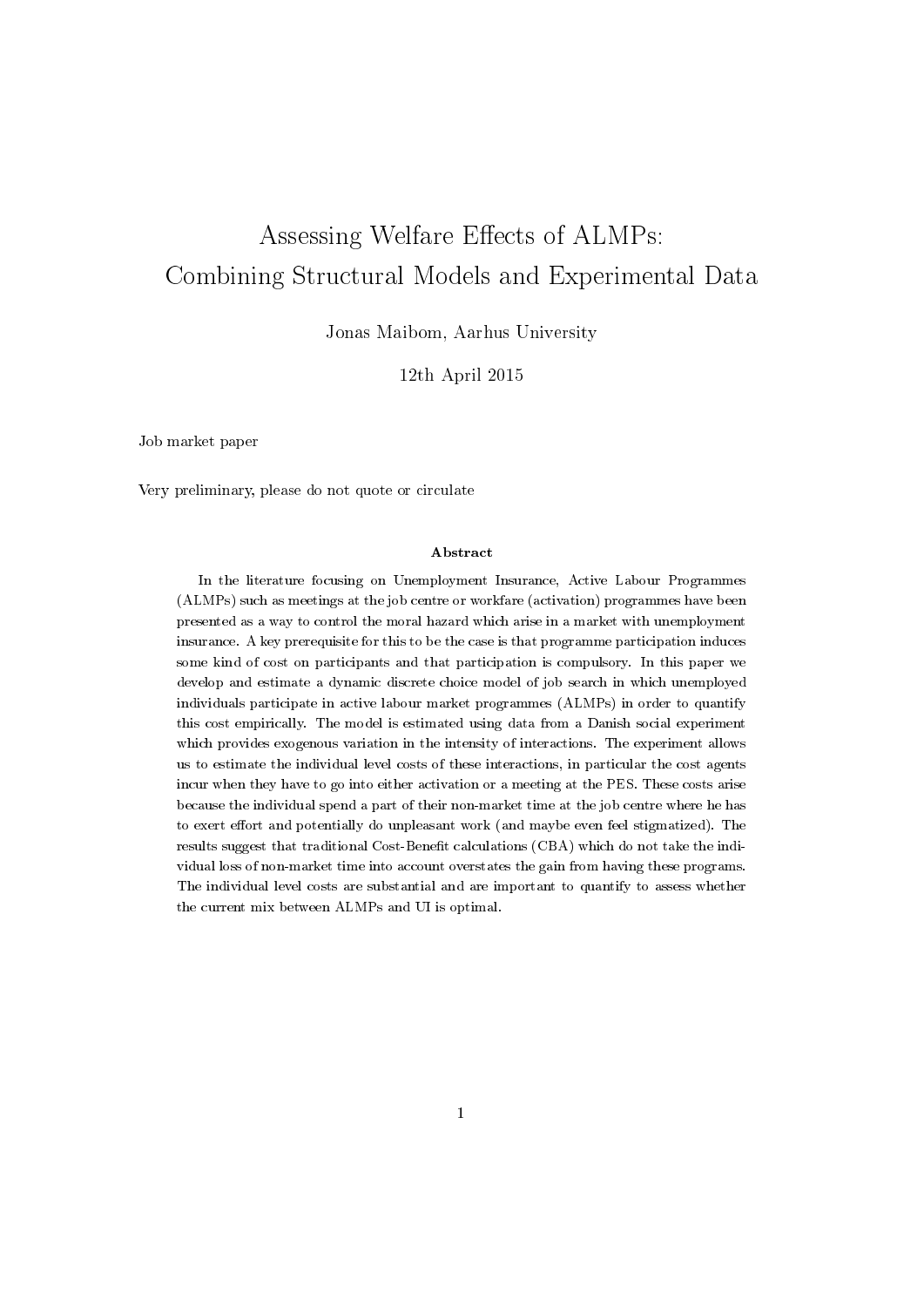# Introduction:

Across the globe we see labor markets with Unemployment Insurance systems (UI). With such systems follow a concern about adverse selection and moral hazard, and the empirical relevance of such phenomena have now been documented in the literature in several dimensions. Several countries have looked into the design of their UI systems, and some countries have introduced programmes targeting UI recipients such as job search assistance and activation programmes in an effort to re-align incentives and improve the market functioning. Sometimes the term active social insurance is used (e.g. Røed (2008)) to underline that UI is not only a passive transfer of income but instead participation in these programmes serve as a conditionality for receiving benefits.<sup>1</sup> ALMPs with this aim are thus designed to reduce the moral hazard in the labor market by inducing a potential cost on participants. This costs exists because the programmes 'tax' leisure time (remove leisure time) from the unemployed and replace it with for instance time in the job centre where the non-market wage could be high due to uninspiring work (waste of time), unpleasant monitoring of prior job search or stigma.<sup>2</sup> The empirical existence of such costs have been documented in the literature often in the form of threat effects or ex ante effects such as in for instance in Black et. al (2003), Hagglund (2011).

In this paper we will try to quantify this individual level cost by formulating a dynamic discrete choice model and estimate it on data from a Danish social experiment.

As participating in ALMPs is not a choice but (ultimately) a conditionality for receiving UI benefits quantifying the individual level cost is challenging since we have to determine the cost of programme participation indirectly through choices such as intensified search activity or lower reservation wages. In order to determine these effects we need to know what individuals would have done in the absence of "treatment" which is exactly why we estimate the model using data from a social experiment. By modelling both the standard social environment (the environment faced by the control group) and the change in the environment for the treatment group we can identify the costs and gains incurred by the agents as a result of belonging to the treatment group from the difference in behaviour between the treated and the controls. The social experiment is usefull for identification of the model parameters due to two factors, first the experiment provides

<sup>1</sup>On example of this is the Danish labour market model, which is generally referred to as the Flexicurity model and recommended by the EU commission to its member states (European Commission, 2007), here unemployment insurance (UI) is generally very generous (the security component) and the level of employment protection is quite low (flexibility). The sustainability of such a system could be challenged by high structural unemployment rates, e.g. due to low incentives for workers to leave unemployment. Therefore ALMPs are considered a crucial part of the flexicurity model and participation in such programmes is considered both a right and a duty.

 $2$ These are explanations for while the non-market wage could differ from the market wage and they are essentially explanations for compensating wage differentials (effort in the job centre is unpleasant and thus the "payment" is higher)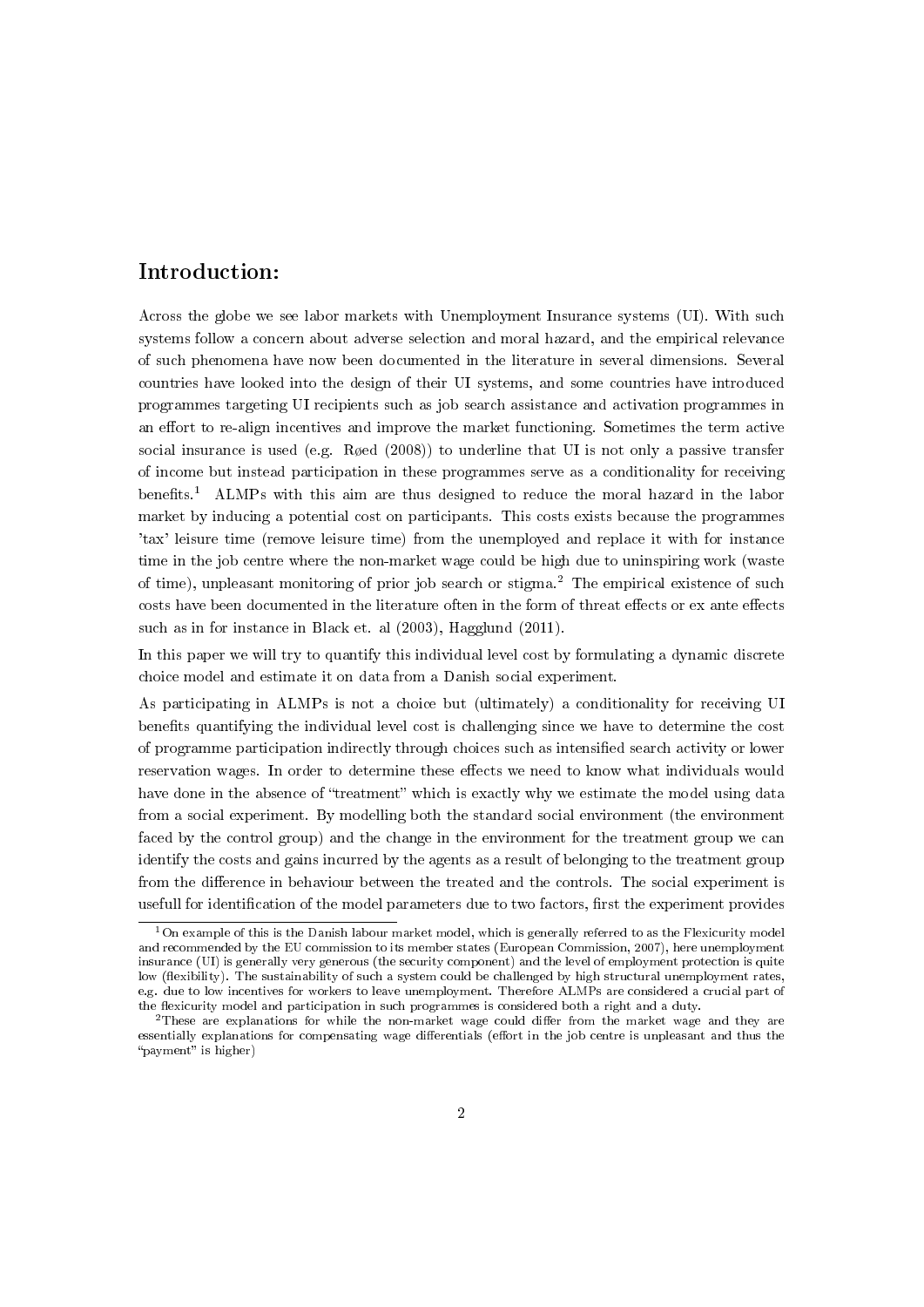exogenous variation in the treatment intensity and secondly the the experiment generates a usefull source of non-stationarity in the data which can further be exploited to learn about both costs and discount rates. From a methodological point of view the model follows in the lines of a novel framework developed in Ferrall (2004). This framework extends the classical work by e.g. Rust (1987) into a setting where we can allow for unobserved non-IID timevarying statevariables, unanticipated (or zero probability) choices and corrections for endogenous sampling (initial conditions). Here we improve on the estimation of the transition probabilities for the unobserved statevariables by relating them indirectly to statevariables (for instance by using moments such as employment duration although this is not a statevariable in the model).

Although ALMPs might be successful in reducing moral hazard in the market by increasing e.g. search activity, the existence of such costs also makes it an open question whether these programmes actually make individuals better off or they would instead prefer lower benefits. The costs implies that some individuals are worse off than before the introduction of ALMPs (and this is in fact why some search more to leave unemployment before being activated) and thus the overall implications for welfare are less clear - a key factor is naturally the size and prevalence of this cost.

How and whether conditionalities such as workfare *can* in fact be welfare improving have been studied quite extensively in the theoretical literature (see next section) which initially focused on the design of anti-poverty programs and how to target transfers to the truly needy (adverse selection or extensive margin). Later work have also looked at moral hazard and how conditionalities might improve welfare (see the next section).

While the theoretical literature have focused on this distinction - and the conditions under which ALMPs can in fact be welfare improving - the empirical literature have focused on a partial evaluating these programmes. In this literature the primary criteria by which we asses the favorability of a particular labor market programme is whether the programme is successful in reducing the duration in unemployment and maybe whether the programme improves the "quality" of future employment. The benefit side of the programmes is thereby determined as the potential gains of increased production (taking account of both ex ante, lock-in and ex post effects) and the saved income transfers whereas the costs are the money spent on caseworkers etc. (appropriately adjusted for MCPF). These effects (the benefits) can then contrasted the costs (administrative and activity costs) of running the programme to determine whether the programme is favourable.

Absent from this calculation is the potential costs internalized by the programme participants due to their participation in a given programme; a part of these costs is the lost non-market time and potential non-pecuniary costs (e.g. stigma or other psychological costs) induced on programme participants. In the words of Heckman, Lalonde & Smith (1999): "Traditional program evaluations exclude such valuations largely because of the difficulty of imputing the value and quantity of non-market time. By doing this, however, these evaluations value labor supply in the market sector at the market wage, but value labor supply in the non-market sector at a zero wage. By contrast, individuals value labor supply in the non-market sector at their reservation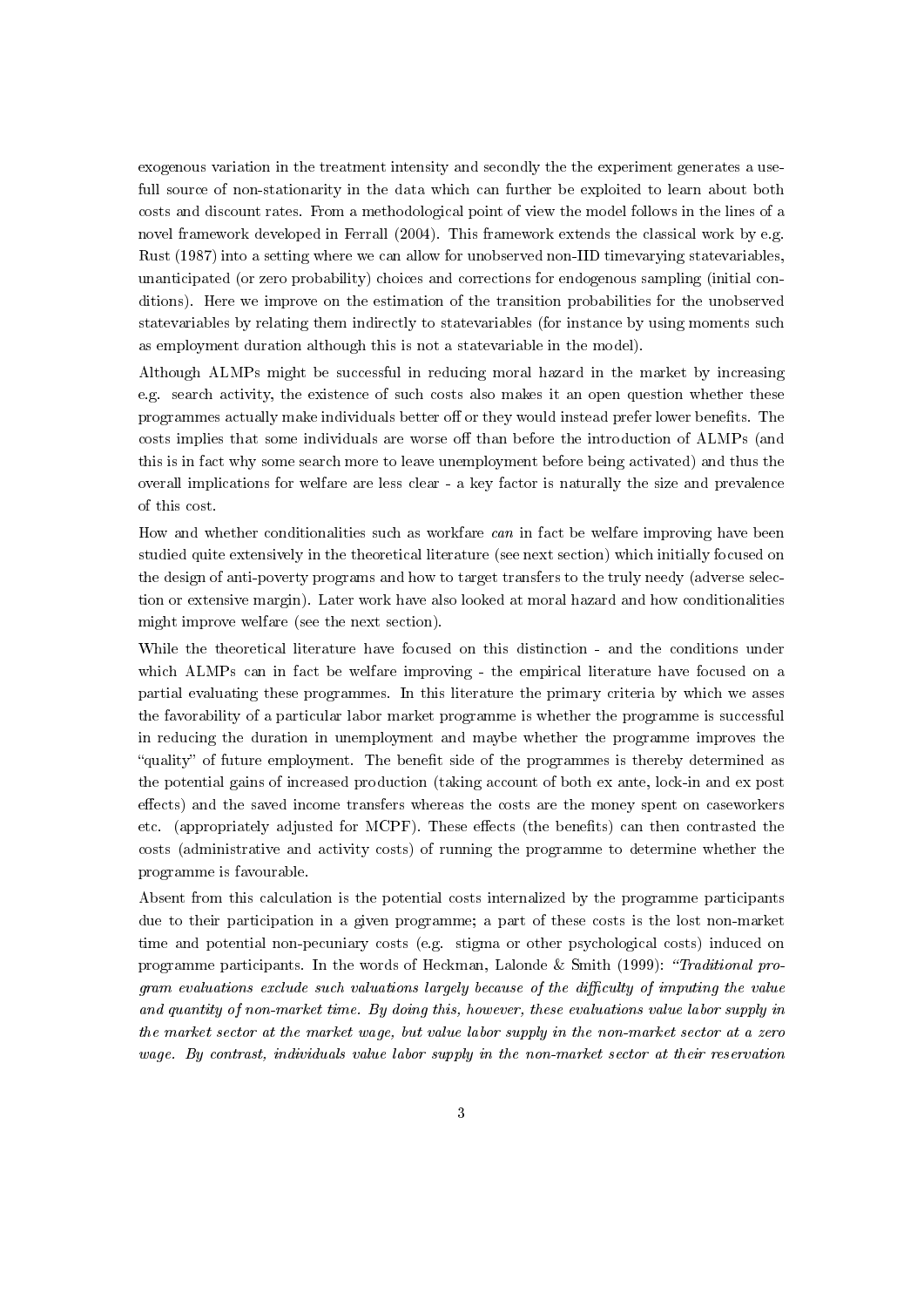# wage.

Ultimately this "assumption" introduces an imbalance between what we as programme evaluators evaluate as "beneficial" and what society (or a social planner) would. Essentially the bias stems from the fact that the unemployed individuals respond to costs which we do not include in our calculations, costs that have been shown to play a non-trivial role in both the theoretical and the empirical literature. The fact that programme evaluations leave out this cost component could imply that we deem programs too favourable - as we would conclude that the programmes which have the largest effects on reducing e.g. unemployment duration are more beneficial regardless of how and what we do with the individuals participating in the programmes. The extent to which this is true, naturally depends on the size of this cost component, and therefore knowledge about the individual costs from participating in ALMPs should be of central interest .

As mentioned above since participation in ALMPs in many settings is not a choice but (ultimately) a conditionality for receiving UI benefits, it implies that we do not see a clear expression of preferences for the programme as such through choices of participants<sup>3</sup> as non-participation also imply a substantial loss in income (e.g. loss of benefits or sanctions) - thus agents hardly never choose not to participate.<sup>4</sup> This leaves us with a fundamental identification problem of this important cost component that ultimately is informative of whether the programme is beneficial. We illustrate this identification problem by estimating the model using only variation in the control group.

In a nutshell the paper will formulate a dynamic discrete choice model of job search and apply it in a Danish labor market setting in an effort to rationalize the variation observed in the experimental data. This exercise allows us to extend the assessments about the cost effectiveness of these programs to include the loss internalized by the unemployed and ultimately we will be able to compare the loss in benefits that the agents would be willing to take to avoid the increased enrolment into ALMPs to the costs and benefits from having the programme. By understanding the mechanisms and the consequences on individual behaviour we can learn about the monetary loss which makes the individual indifferent between going through the treatment and having UI benefits reduced (the compensating variation), furthermore the model will allow us to perform several simulation exercises to explore the effectiveness of ALMPs as the timing of programme participation and the composition of the unemployed changes.

This paper proceeds as follows: in the next section we present related literature, we then present the experiment which we will be using and the data that is available. We proceed showing some key features of the data which our model will aim to replicate. In the next section we present the model and empirical implementation. Finally we present results and conclude.

 $3A$  literature starting with Moffitt (1983) identifies the stigma/utility cost associated with receiving welfare using exactly individuals on this margin (i.e. comparing take-ups and non-take-ups (extensive margin)). Here we will essentially use variation in the intensive margin (the intensity of the conditionality) and compare the behaviour of individuals in intensive regimes with the similar individuals in less intensive regimes. Variation in the intensive margin is generated by a social experiment and thus exogenous which helps for identification of the utility cost.

 $^{4}$  For instance in a Danish setting participation in activation programmes is considered a a duty that comes with the right of receiving UI benefits, this implies that non-participation ultimately could imply that the individual loose its UI benefits or at least a part of it for a period of time.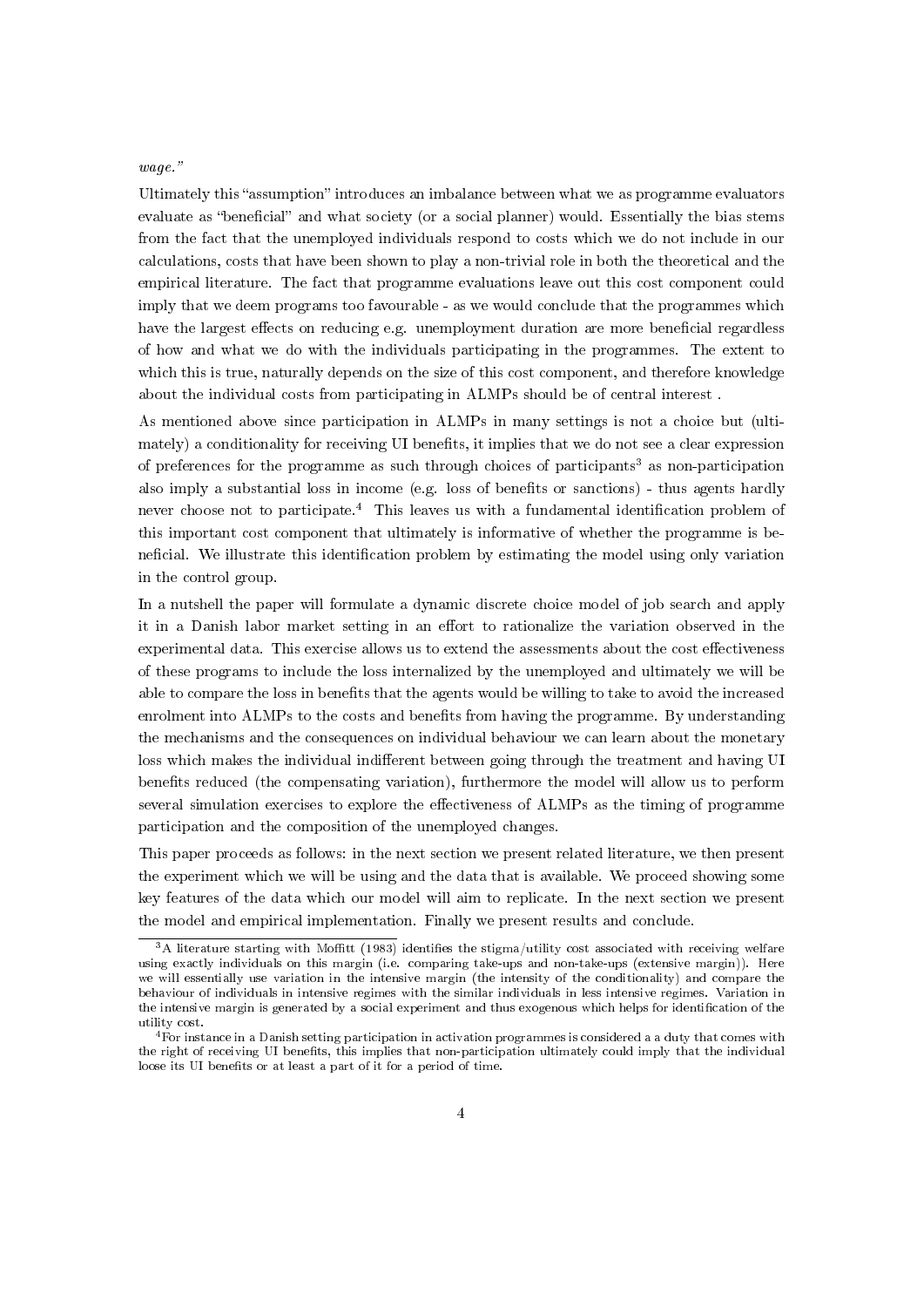# Literature:

Below we present the related literature. The work can be presented among many different dimensions but the idea is to relate the current paper to both theoretical work, methodological work and empirical work.

#### Theoretical literature:

How and whether conditionalities such as workfare can in fact be welfare improving have been studied quite extensively in the literature which initially focused on the design of anti-poverty programs.

The essential problem in this literature was to design systems which are sustainable in a setting where individuals (agents) have more information than the government (principal) which have an objective of for instance securing a minimal level of consumption regardless of working status. Sustainable designs are designs where the benefits are targeted towards individuals who truly needs them. The theoretical literature have shown that conditionalities can improve the targeting efficiency of programmes, but also that there is an important distinction to make between income/benefits and utility gains from workfare policies.

Nichols and Zeckhauser (1982) showed that in order to improve targeting efficiency (in ensuring that only the most "needy" gets UI) transfer programs should restrict the behaviour of recipients. Restrictions could be placed on e.g. income or the allocation of time and could even imply the acceptance on a pure dead-weight costs for instance through completely unproductive tasks which only serve as a way to tax leisure (ordeals). This "screening argument" is stronger if the costs that such ordeals impose vary inversely with the benefits to be received such that costs are lowest for those who really need it, in the example with unemployment this could imply that individuals who can easily get a job have a larger cost of participating in the programmes.

Besley & Coate (1992) show that a government with a redistributive motive can improve the income of the low type (unemployed) by including a workfare requirement (a screening device) as a conditionality and thereby ensuring that high income types do not pretend to be low types (the transfer is incentive compatible). This conditionality is thereby designed to help "align" private and social incentives and it makes the low type individuals better off in terms of income. But the authors also show that this does not imply that agents are better of in terms of utility, in particular the work requirement implies a cost of leisure which is high enough to offset the increase in benefits.

In the papers presented above the main focus is on the the targeting of transfers or the extensive margin (do you claim insurance or not). Andersen & Svarer (2014) perform an analysis focusing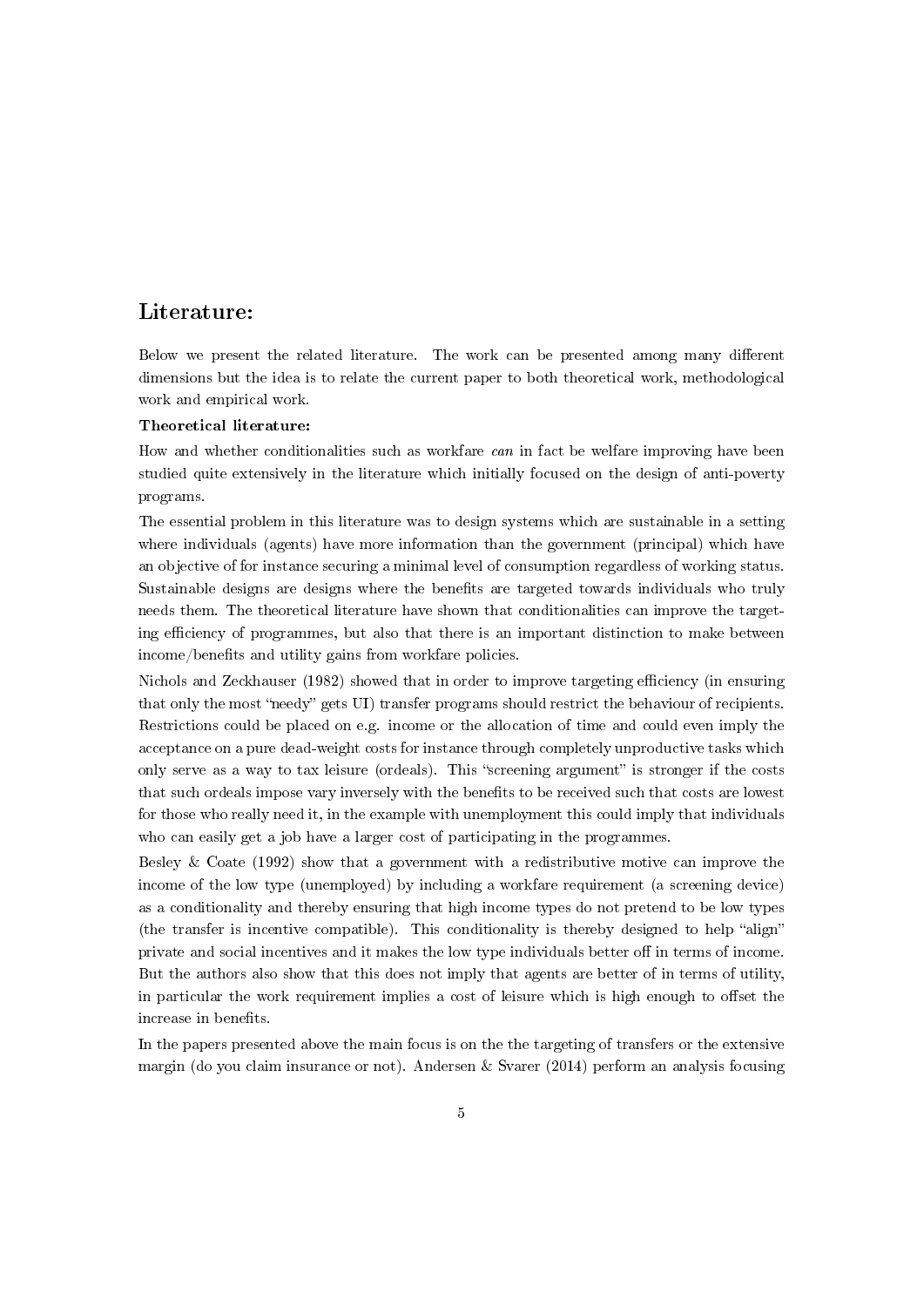of the effects of workfare on the moral hazard (or the intensive margin) in job search in a search and matching model. Their framework is dynamic and their analysis underlines the importance of this as they show that the threat of future participation in workfare increases the search effort of the unemployed before actual participation and lowers his reservation wage. Under a utilitarian criterion the authors show that workfare can in fact improve welfare in their setting. In conclusion there has been a lot of normative work on whether and under which conditions conditionalities in benefit recipiency can actually be welfare improving. The general conclusion is that workfare can be welfare improving in some settings but it very much depends on the environment. In this paper I try to build on this work and present empirical results.

## Experiments and models (methodological):

In recent years much focus in the literature have been on combining economic models with experimental variation. The general idea is that combining strong internal validity with an economic model can be very useful for answering other questions such as knowledge about the mechanisms or counterfactual policies and thus strengthen the usefulness of both approaches. The literature have presented and discussed different ways on how to use experimental variation in the work with structural models. Two different approaches can roughly be characterized on the basis of whether the experimental variation is used as a validation opportunity or as an identification opportunity.

In the former the idea is that we estimate a structural model using the data on the control group, as a validation exercise we now change the programme parameters to incorporate the fundamentals in the environment facing the treatment group and we compare the model predictions to the actual data. Thereby we validate the model we have estimated. In particular Todd  $\&$ Wolpin (2006) use data from a randomized experiment (PROGRESA) in Mexico to estimate and validate a DCDP model of parental decisions about fertility and child schooling. Their aim is to provide policy advice for what cost effective subsidy schemes look like, thereby the model is used to produce an ex ante evaluation of alternative policies which could reach similar goals as the PROGRESA scheme. The model is estimated on data from the control group and the data from the treatment group is then used in an validation exercise. The idea is that this validation should increase the credibility of the model and thereby also in the various counterfactual experiments that the authors do in order to provide ex ante advice on cost effective policies. what about traditional conditional transfer schemes. Lise et. al.  $(2006)$  who focus on the Self-sufficiency Project conducted in Canada.<sup>5</sup> They calibrate a search and matching model using data on the control group and use the data on the treatment group to validate their predictions about the equilibrium effects of the SSP.<sup>6</sup>

Another approach in the literature is to use the experimental variation as an opportunity to learn more about parameters that could not be identified in the absence of this variation. Santiago, Meghir  $\&$  Attanasio (2012) argue that the effect of a subsidy cannot be evaluated ex ante (thus using variation in the control group) by using variation in child wages and household income

 $5$ Gautier et. al. (2013) perform a similar exercise using data from an earlier Danish Experiment called "Quickly Back To Work 1

 $6$ Other papers are Gautier et.al  $(2014)$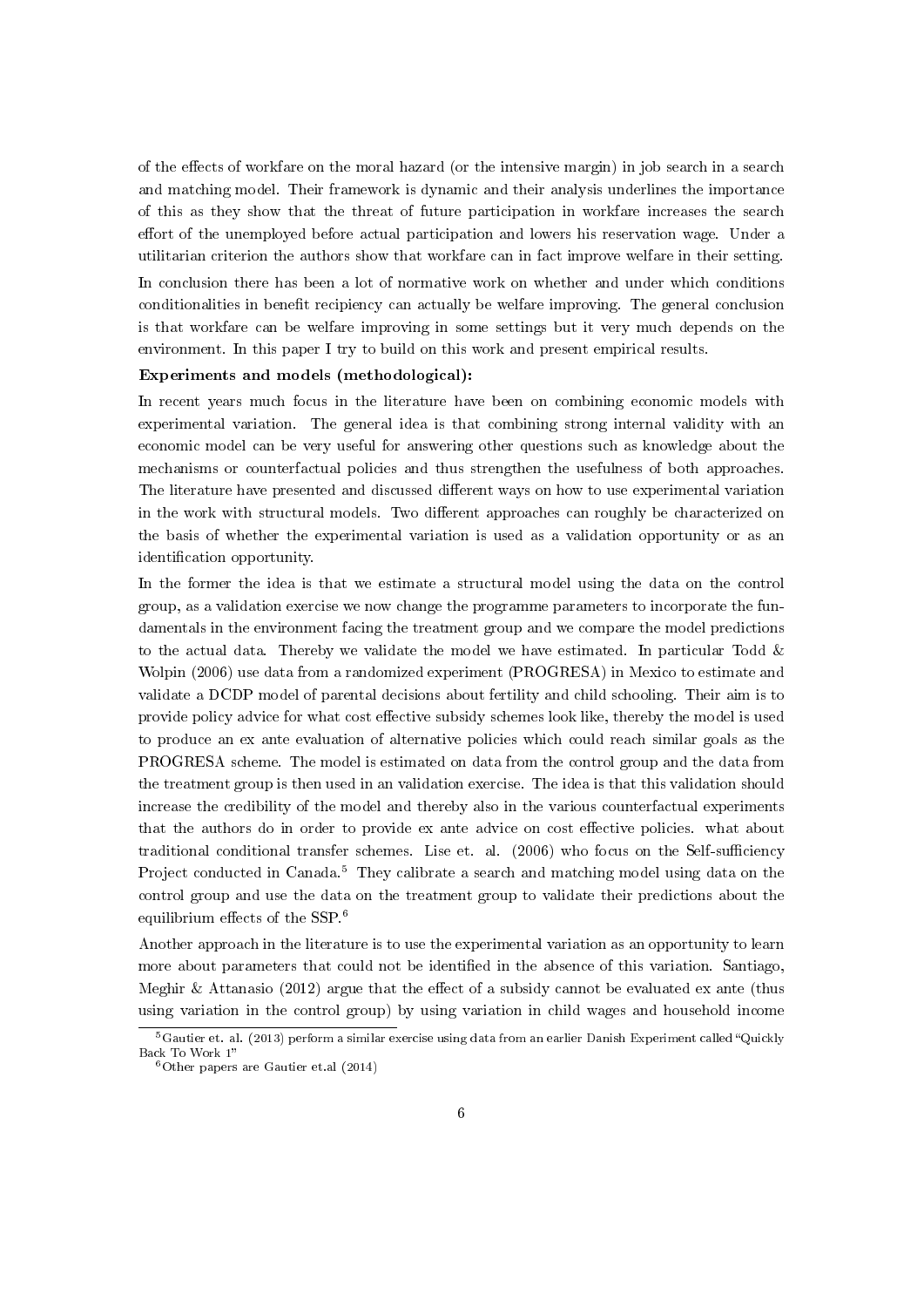as a surrogate, therefore to fully evaluate the effect of the PROGRESA all variation is needed. Furthermore they argue that the availability of the experiment allow them to estimate the effect of the program on the child wage in treated villages and thereby access the importance of general equilibrium effects from the program. Thus the difference to the papers mentioned above is that the data on the treatment group is used in estimation. <sup>7</sup>

A final key issue in the literature is how the experiment and its potential different phases and sub-treatments are actually incorporated into the model. For instance agents might know that treatment is finitely lived and this might influence their behaviour in settings where the experimental intervention is short.<sup>8</sup> This feature is likely to be particularly important when estimating costs of programme participation in a dynamic setting since the incentives for the treatment group change as they progress through the experiment (every week that come one week closer the expiration of the intensified treatment and thus the future cost associated with programme participation declines). Ferrall (2011) studies the SSP project in Canada and develops a framework taking due account of the non-stationarities implied by the design of the experiment, for instance a waiting period and a qualifying period to qualify for a wage subsidy. Ferrall also shows the importance of these non-stationarities when conducting counterfactual experiments in well defined structural models instead of reduced form frameworks.

In this paper we use the framework developed by Ferrall (2006  $& 2011$ ) to deal with the fact that experiment consists of a few relatively short phases (13 weeks) (see model section for more specific details). This allows us to use the non-stationarities implied by the experiment, for instance the waiting period of 13 weeks before an activation wall as information about the model fundamentals. We use the experimental variation for estimation to improve the identification of the model and in particular the utility cost of programme participation. By including the experiment in the model we essentially estimate the model using variation in two different environments (the treated and the controls), and thereby we exploit the exogenous policy variation to learn about the cost that agents internalize when participation is almost obligatory. The only way the model is allowed to change between the two regimes is through the increased treatment regime.

The combination of experimental variation and an economic model is used to improve identication of the costs of programme participation as participation in the programme is random. In a model framework one way to think of it is that the experiment variation allows us to distinguish between for instance i) a large cost of programme participation and a huge costs from increasing the search intensity from ii) a very low cost of programme participation. These two explanations will have very different welfare implications, in i) agents might incur a substantial loss of welfare as they have to participate in "harmful programmes" without us directly observing it in the data, whereas in ii) the agents utility is unchanged. Non-experimental data on individuals participating in ALMPs will not allow us distinguish these explanations without assumptions that allow us to evaluate agents in counterfactual settings, i.e. what they would have done in the absence of treatment. Basically to learn about the cost we would like to compare participants in

 $7$ Other papers with a similar procedure is Ferrall (2011)

<sup>8</sup>The former also provides an important source of variation which makes the randomized controlled trial literature different from a literature using natural experiments such as policy reforms.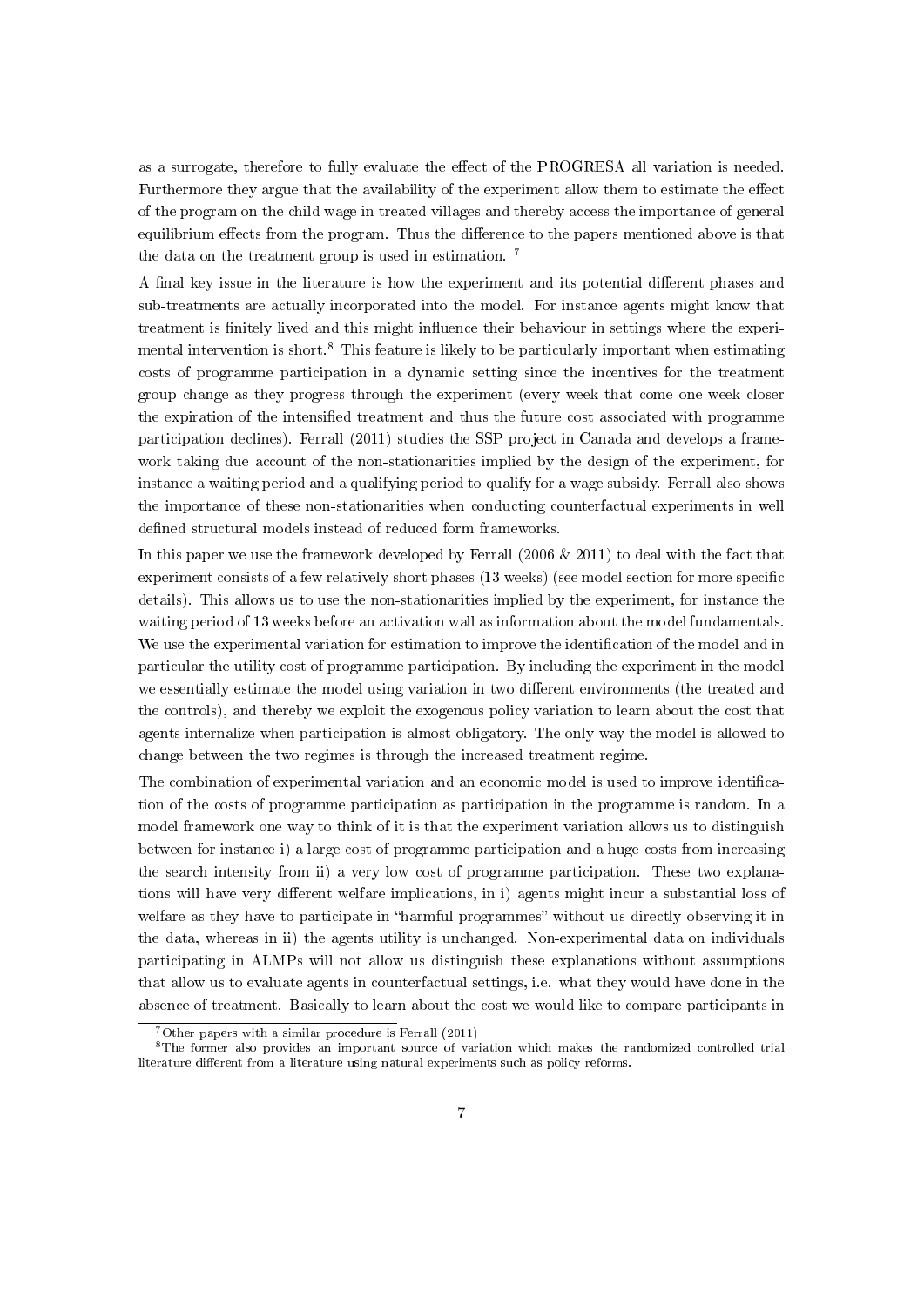programmes with non-participants at a given point in time and conditional on a limited set of state-variables we would have to assume that these agents are similar except for the programme participation. This is exactly where experimental variation can become very useful as it gives us the opportunity to observe identical agents in different settings and from their differential behaviour, and the imposed structure of the model (how the selection process evolves), analyse the way that the treatment affects individuals. From this we can thereby determine the  $cost/gains$ of the treatment which results from an increase in the intensity of ALMPs.

### Empirical:

Greenberg & Robins (2007) provide estimates of the value of lost leisure time for participants in the Self-Sufficiency-Project (they determine the gain in consumer surplus instead of the raw gain in income for participants). Using a matching procedure they are able to identify the group of compliers in the experiment (the part of the treatment group which enter employment caused by the subsidy) and for this group they use the earned wage in employment,  $w^*$  (including the subsidy) and the same wage without the subsidy,  $w<sup>n</sup>$  (which the compliers by definition did not accept to work for) as two observations which can be used to bound the individual labor supply curve. Their analysis use the fact that the individual reservation wage for starting to work must be above  $w^n$  as the compliers do not work at inflow into the experiment and thus by adding assumptions about the value of  $w_R$  and the curvature of the labor supply curve the authors can calculate the part of the gain in income which is offset by increased effort. The framework implicitly assumes that the accepted wages and reservation wages coincide thus a frictional environment is not directly taken into account. The main difference to the current paper is that the Greenberg & Robins (2007) analysis exploit that with a wage subsidy we know the direction and the size of how the value of working changes (assuming away stigma or other non-pecuniary differences between recieving the subsidy or not).

#### Post-employment outcomes

There is also an empirical literature focusing on the effects of ALMPs on post-unemployment outcomes.

One motivation for this argument is Shimer & Werning  $(2008)$  study which shows that changes in reservation wages for workers serve as a sufficient statistic for changes in welfare related to the UI level under a number of different assumptions about the environment (the extension of this work to workfare programmes etc remains to be done). In particular Shimer and Werning show that the more responsive the reservation wage is to changes in UI level the higher the welfare gain. Intuitively the after-tax reservation wage tells us the take-home pay required to make a worker indifferent between working and remaining unemployed. This take home pay transfers directly into consumption and thus it is a valid measure of the workers utility (it is a monotome function of it). And therefore if the reservation does not change at all risk averse workers are not concerned about getting a job but just prefer to stay unemployed and consume UI. This framework we can asses the change in welfare not the absolut size. The absolut size is required when trying to assess optimality of ALMPs as the point about conditionalities is exactly that we make some individuals worse off but society as such better off. Notice that the game here is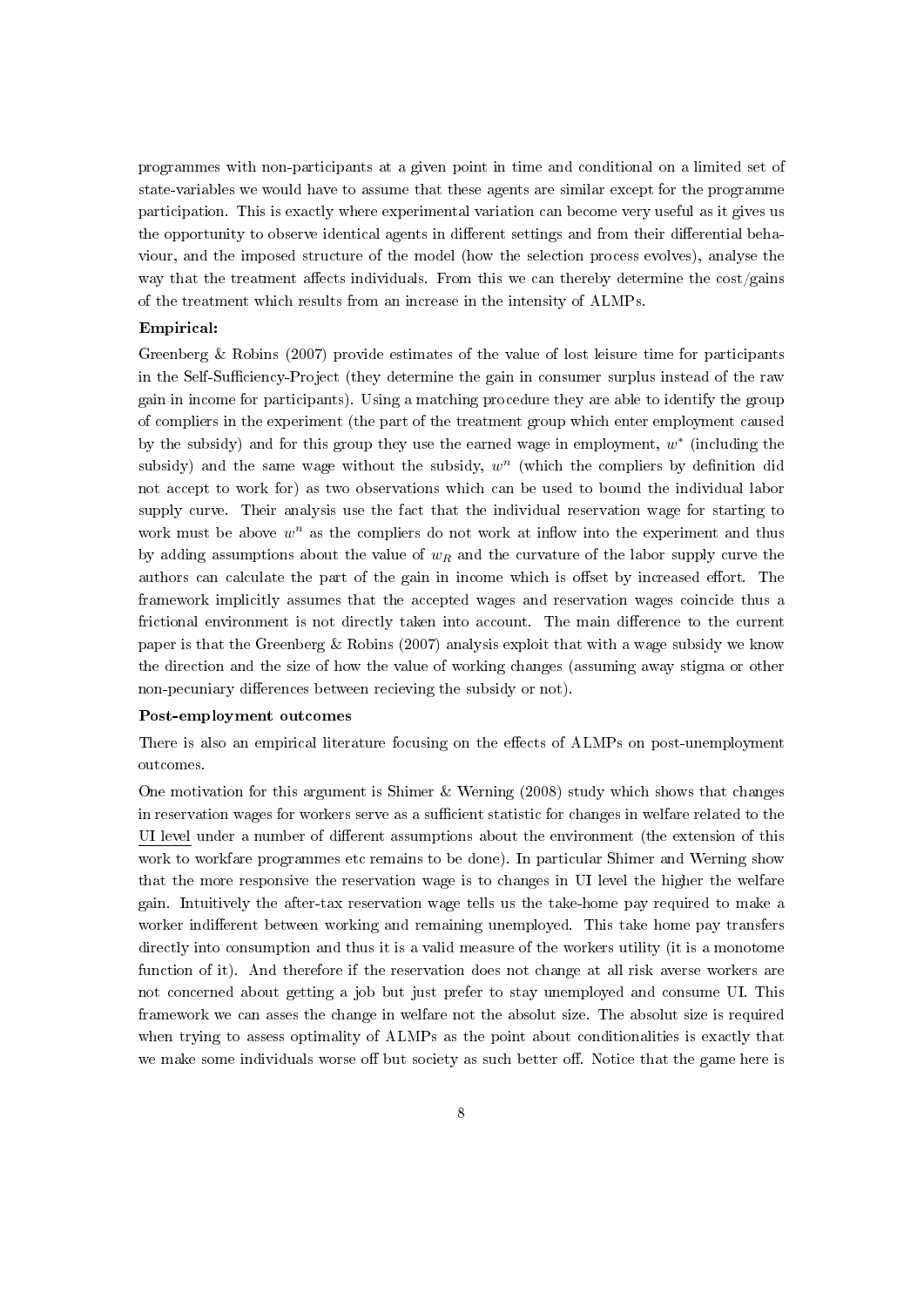also about optimality of benefits, but here we treat the level of benefits fixed at a potentially not optimal level and see how workers react. This intuition also suggest why reservation wages might not even be a good proxy as individuals might tradeoff search activity and reservation wages in non-trivial ways.

Lastly for studies on post-employment wages the central identification problem is to solve the selection out of unemployment and thus find suitable individuals for comparison. The model we present below can be seen as one attempt on doing exactly this but here we use an economic model to put structure on, and understand how this process evolves. Here we exploit behaviour in two dimensions to quantify the utility loss from participation in ALMPs namely job search and reservation wages therefore the procedure followed here tries to value the costs of the dimensions where choice/effort is actually exerted to have a measure more closely related to individual level costs. Furthermore the procedure followed here is different from the sufficient statistics approach because we would like to consider not only relative changes but also extrapolate our findings to other design and enviroments. The cost of this is imposing further assumptions.

# Data and QBW2:

This section briefly presents the Danish institutional setting, the social experiment and the data we will be using.

# Danish institutional setting:

The Danish labour market is characterized as flexible with less employment protection legislation than most continental European countries and much more labour turnover (see e.g. OECD, 2009). It has a tight social security net with near-universal eligibility for income transfers, and is sometimes described as the Flexicurity model (flexibility and security). Active labour market policies are a pivotal element in this model for the labour market, which the EU commission recommends to its member states, referring to Denmark as a model case (European Commission, 2007).

In the 1980s, when unemployment rates were persistently high, the first two features of the Flexicurity model - flexibility in the labour market and the tight social safety net - were already features of the Danish labour market, but active labour market policies were only in their infant stages and not nearly as intensive as they have become today. As the intensity of ALMPs grew structural unemployment fell, and therefore observers have seen intensive active labour market policies as a pivotal component in the Flexicurity model (see e.g.. Andersen & Svarer, 2007) and active labour market policies are among the most intensive in OECD, with around 1.5% of GDP spent per year on active policies.

There are two types of benefits for unemployed workers, UI benefits and social assistance. Approximately 80% of the labour force are members of a UI fund and therefore eligible for UI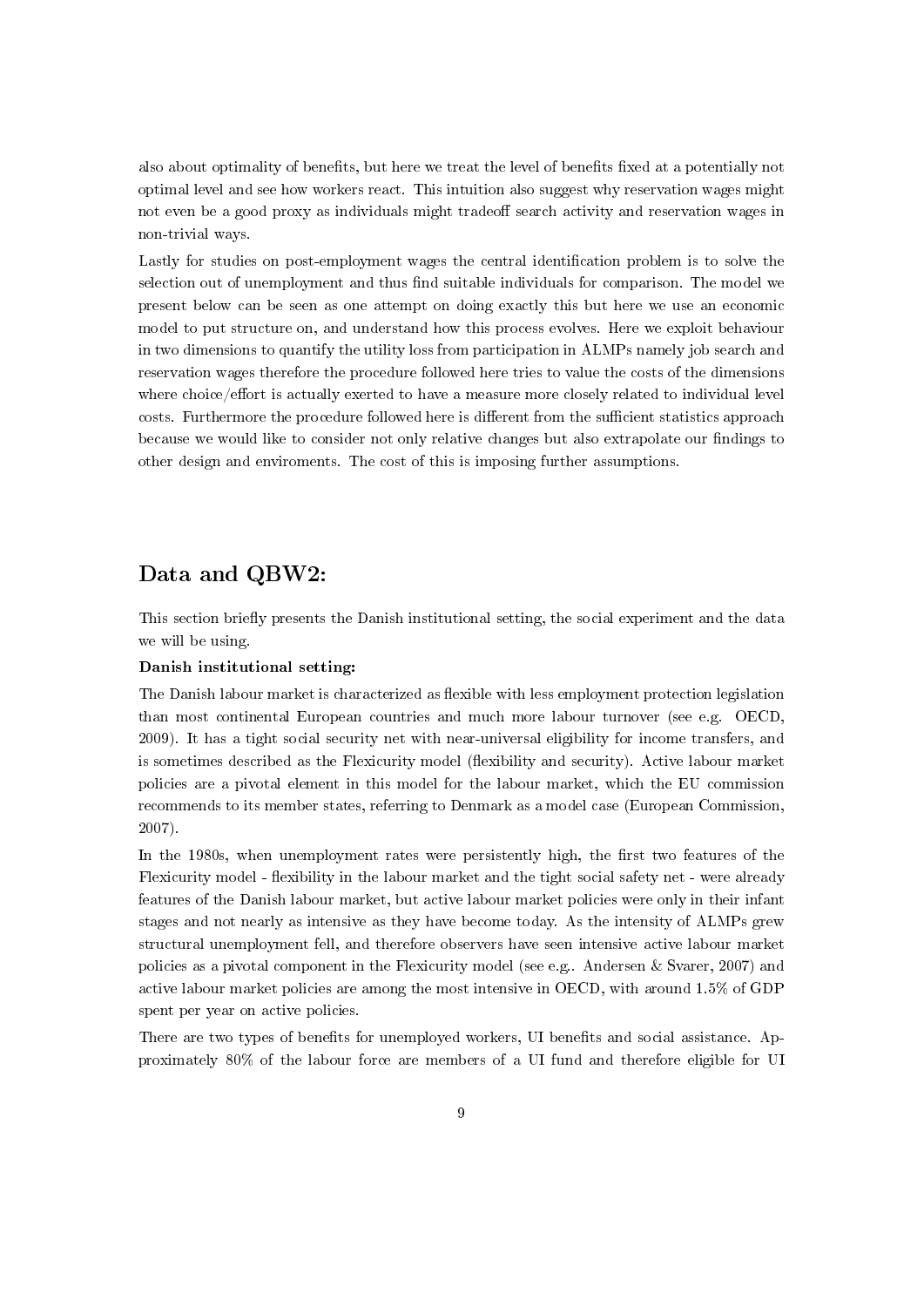benefits, while the remaining  $20\%$  may receive means tested social assistance. UI benefits are essentially a flat rate. As this paper is only concerned with UI benefit recipients, we shall present the policies that apply to them. The "mutual obligations" principle is a key principle in the current Danish labour market policy. This implies the right of individuals to compensation for the loss of income, but also the obligation to take action to get back into employment. The authorities have an obligation to help the individual improve her situation and has the right to make requirements of the individual concerned.

Under the current rules, an individual who becomes unemployed and is eligible for UI benefits has to register at the local job centre. She then has the obligation to attend a meeting with a caseworker at least every 3rd month. She has the right and obligation to participate in an activation programme after 9 months (6 if below 30 years old) of unemployment and subsequently every 26 weeks. These are the labour market policies that will be faced by individuals in the control groups of the four experiments, who will receive this 'treatment as usual'.

Danish labor market policies have been focused on evidence based policies in recent years and one way to improve on evidence have been through a series of randomized control trials (RCTs). RCTs have established that from the perspective of policy-makers there are potentially quite favourable gains from earlier and intensive active labor market programs (ALMPs) in the form of either meetings or activation programmes compared to the benchmark case where policies are less intense and early. Effects have been found on both job-finding rates but also on subsequent job durations (see e.g.. Maibom, Rosholm & Svarer, 2014). The reported effects can be thought of as one rationale for why the main elements of Danish ALMPs now are contact (through meetings) and activation programmes. But the evaluation says nothing about the effects of these interventions on individual welfare.

#### Presenting the experiment:

#### Design

The randomized experiment analysed in this paper are both a part of the QBW2 experiment which essentially consisted of four separate experiments, each with its own treatment and control group. They were conducted in four different regions in Denmark in 2008 in this paper we only use data from two experiments and below we only focus on the key features important for our analysis. The experiment is presented and analysed in Maibom, Rosholm & Svarer (2014) and we refer to their paper for the specific details of the setting and an overall analysis of the experiment and implementation, .

The target population of the experiments are individuals becoming unemployed during weeks 8-29 in 2008 who are eligible for UI benefits. Once an individual registers as unemployed, she is 'randomized' into treatment or control group based on her date of birth. Individuals born on the  $16^{th} - 31^{st}$  are assigned to the treatment groups, while those born on the  $1^{st} - 15$  are assigned to the control groups. No information was given to the unemployed workers on the selection rule. Hence, while this is technically not random assignment, since it is predetermined by date of birth, we will treat it as such (the analysis in Maibom, Rosholm & Svarer (2014) shows no deviations from random assignment).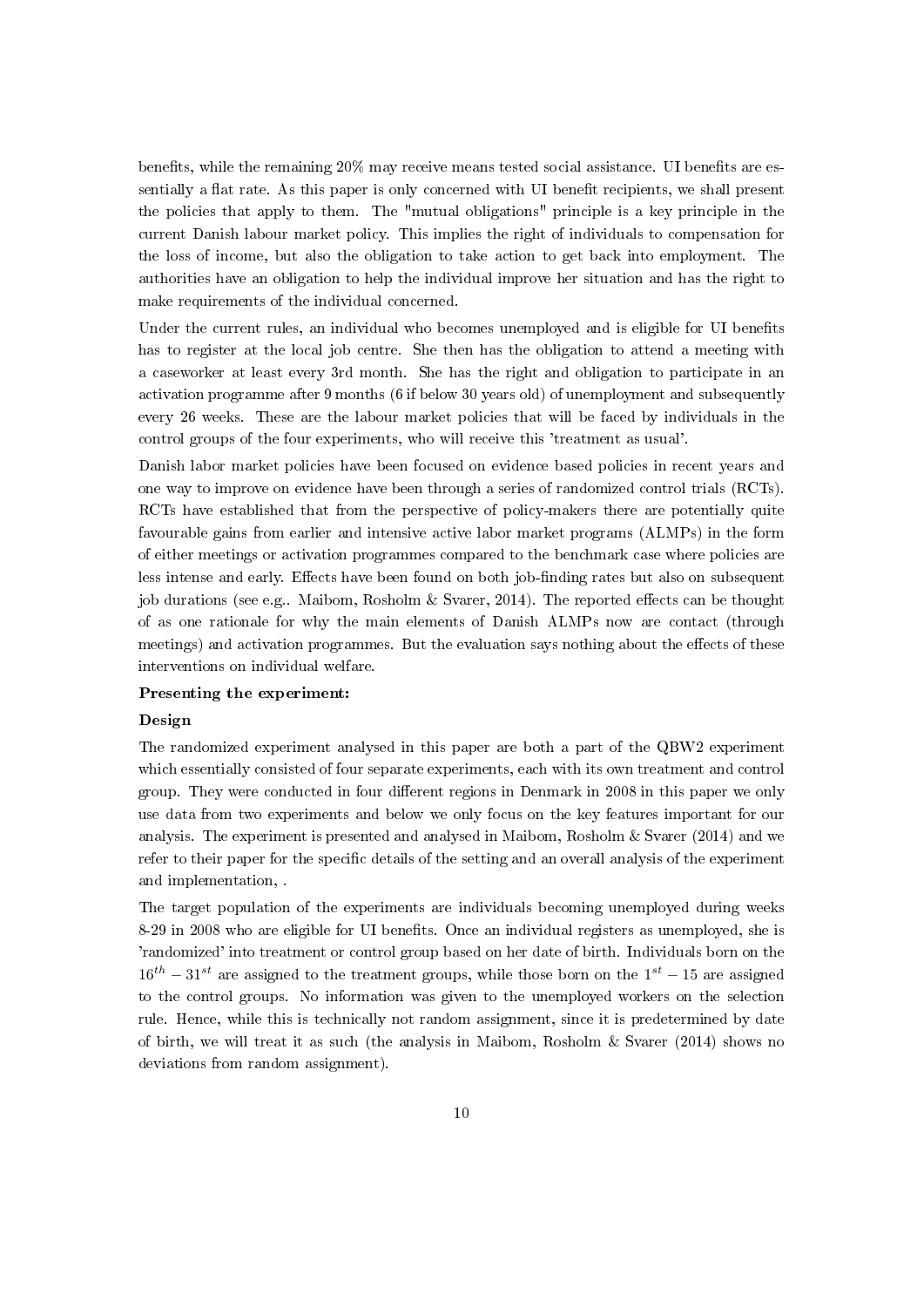The individuals randomized into the treatment groups then receive a letter, during the first week of unemployment, explaining the new treatment to which they will be exposed. This information letter marks the start of the treatment, since the worker may react to the information on the new regime from the day the letter is read. It was not possible to escape treatment by leaving unemployment for a short while and then re-enter later on. In that case, a worker would reenter the experimental treatment at the stage where she left it. The control group receives 'treatment-as-usual' (defined above).

The treatment group receives the same treatment as the control group plus an extra element, which we now present.

Individuals in the treatment group from the region around Copenhagen had to participate in individual meetings with a caseworker every other week for the first 13 weeks of unemployment, that is, a total of  $6-7$  meetings during the first 13 weeks of unemployment. Note that, generally, the stated main intention of both group and individual meetings was counselling of the unemployed; no explicit extra monitoring was required to take place by the public authorities, but naturally this says nothing about the perception of the meetings from the point of view of the unemployed.

Individuals in the treatment group from the region around Aarhus would be required to participate in an activation programme for at least 25 hours per week from week 14 in unemployment until week 26. This experiment - the activation wall - was designed specically to investigate the presence of ex ante effects due to the knowledge of having to participate in an activation program, as well as ex post effects of actually having participated.<sup>9</sup>

# Data:

The data are extracted from administrative registers merged by the National Labour Market Authority into an event history data set, which records and governs the payments of public income transfers, records participation in ALMPs, and has information on periods of employment. The administrative data are used for determining eligibility for UI benefit receipt and for determining whether the job-centres meet their requirements in terms of meetings and activation intensities. The information is therefore considered highly reliable. The event history data set includes detailed weekly information on: labour market status and history (employment, unemployment, in education, on leave, etc.). Labour market status is calculated based on information from the register on payments of public income transfers and the data will also tell us whether individuals are employed or not using information from the E-income register, containing information from employers about their employed workers. The event history data set is subsequently merged with two other datasets BFL and IDA to obtain information about monthly wages, hours and education levels.

#### Implementation:

The analysis in Maibom, Rosholm & Svarer (2014) documents that to a large extend the treat-

<sup>&</sup>lt;sup>9</sup>Note that in order to test specifically for the ex ante effect in an experimental setting, there should have been no actual treatment taking place from week 13 onwards. For our analysis the assumptions implied by the model allows us to test for the existence of such effects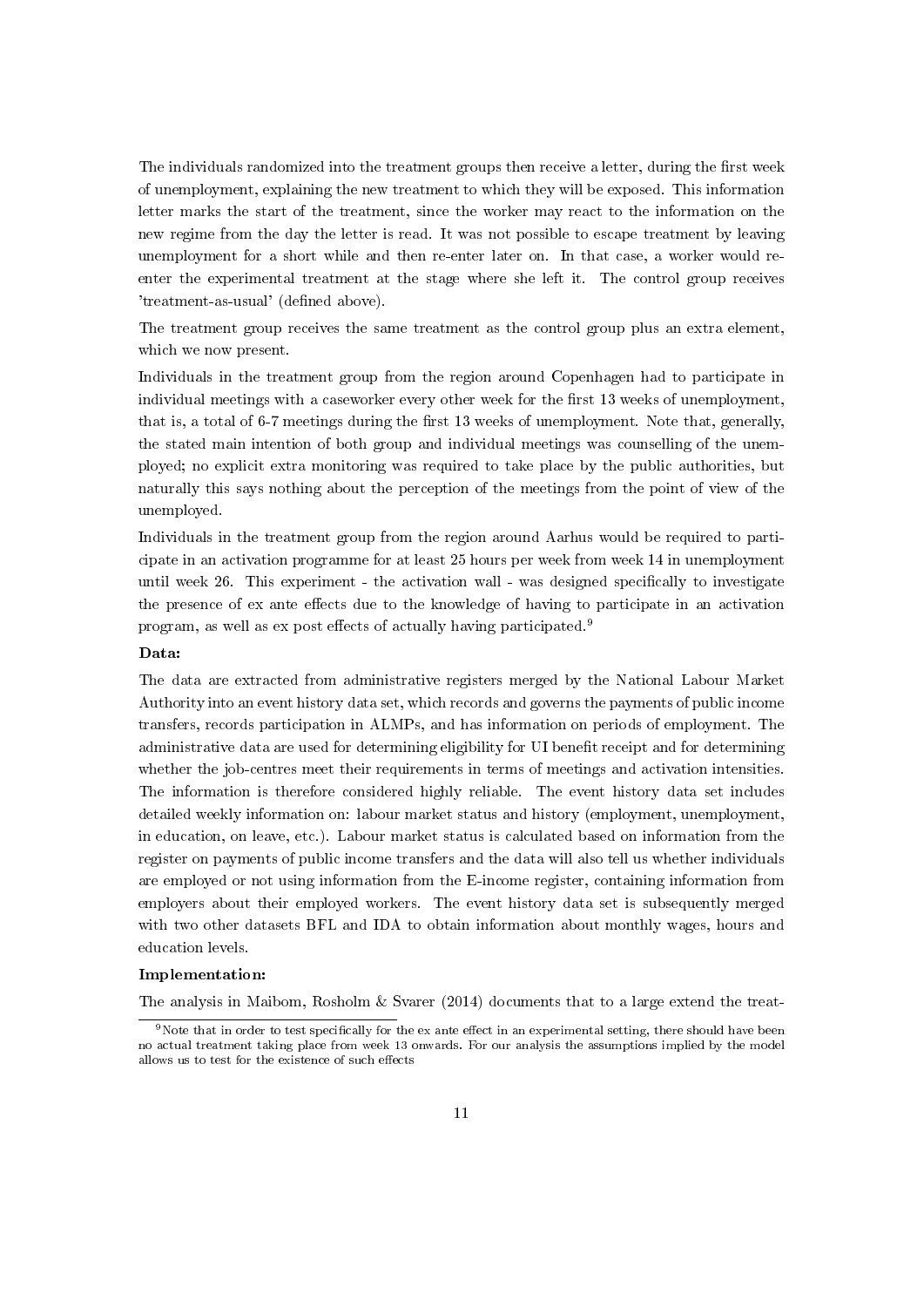ment protocol is implemented although there is also imperfect compliance with the treatment protocol in the sense that the the meetings and activation intensity is not as high as intended (70% versus 100 % by design). While there are many reasons why this could happen we will ignore this feature in the model below as agents might react solely to the threat and thus we assume that non-participation in treatment in a given week is truly exogenous an unexpected.

# Findings:

The findings from the two interventions we study here is that meetings lead to a  $10\%$  increase in the employment rate within first 2 years and that the activation wall produce results of similar size. The effects are long lasting and after 5 years there is still a statistically significant difference in the accumulated time spent in employment between the control and treatment group. Subgroup analysis show that it especially younger workers who respond to the activation wall. Estimates from a duration model suggests both the presence of effects ex ante and subsequent employment duration effects. There are also interesting gender differences where females generally respond faster than males. For more details see Maibom, Rosholm & Svarer (2014).

### Description:

The data is divided into sub-samples depending on the educational level of the individual and the age. There are 3 educational levels: low (individuals with only primary education), medium (individuals with vocational education), high (individuals with further education) and 2 age groups (young and old).

The sample size within subgroups is reported in Table 1 below. 10

| Table E. Observations  |    |     |     |     |     |     |
|------------------------|----|-----|-----|-----|-----|-----|
| Groups                 |    |     |     |     |     |     |
| Control group          |    | 207 | 395 | 308 | 326 | 155 |
| Treatment (Meetings)   | 65 |     | 151 |     | 59  |     |
| Treatment (Activation) | 53 | 62  | 248 | 128 | 222 | 103 |

 $T<sub>1</sub>$   $T<sub>2</sub>$   $T<sub>3</sub>$   $T<sub>4</sub>$   $T<sub>5</sub>$ 

# Data and model

This section gives a short description of some key features in the data which serve as motivation for how the model is specified.

 $10$ This obviously rest on an assumption of comparable labour markets between the different regions in Maibom, Rosholm & Svarer (2015) this assumption is analysed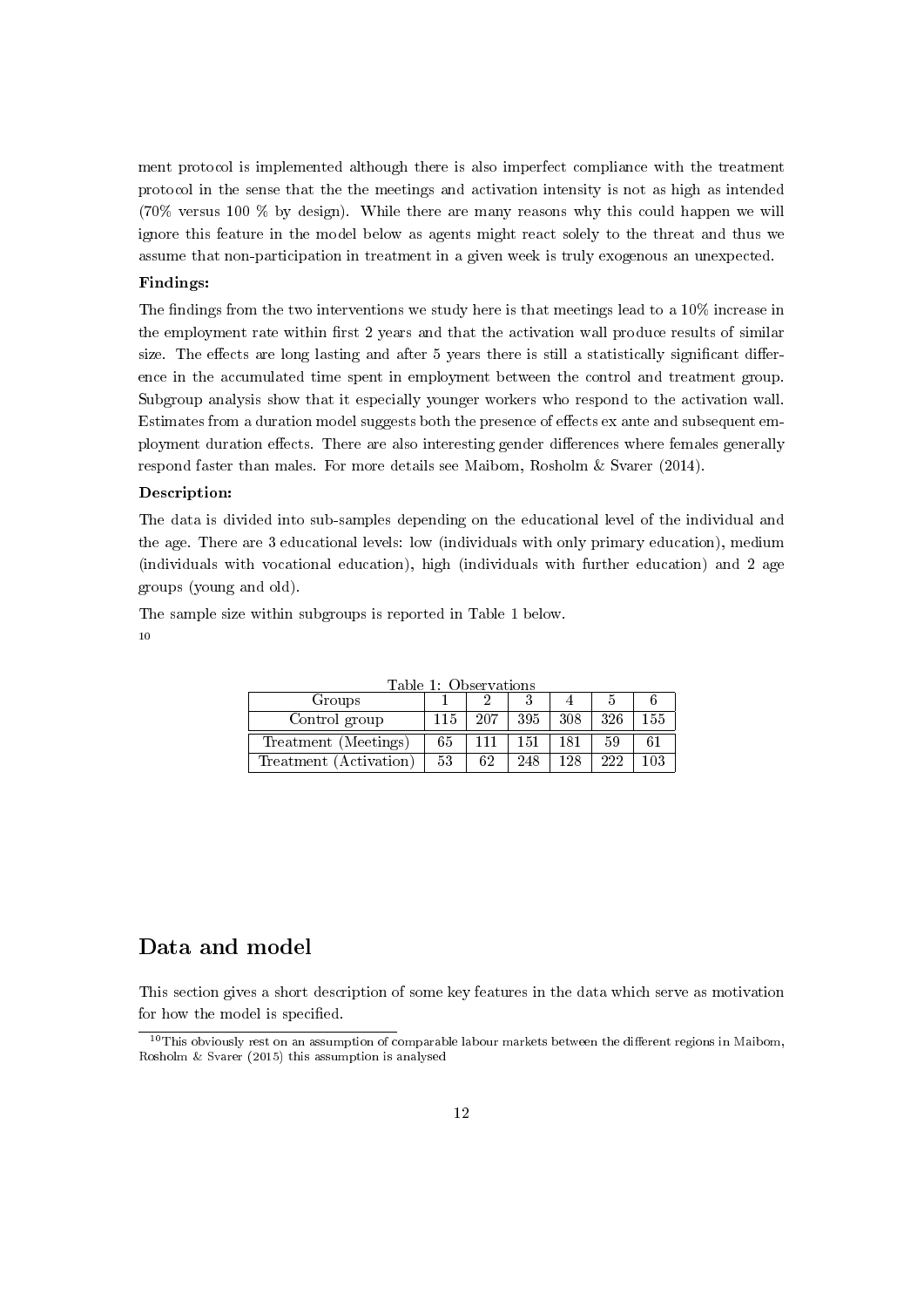Figure 1. left below show the evolution in the employment rates from inflow into the experiment and onwards. The figure shows a rapidly increasing employment rates within the first 20 weeks  $(10 2$ -week bins). After the first 20 weeks the employment level stabilizes. The figure show differences in the inflow into employment initially where it is clear that individuals in the middle education group find jobs faster than both the low and high education groups. But in after 20 weeks there is a clear educational ordering in the employment level. The employment rate is around 70% for individuals with high education and it slowly increases whereas the employment level is around 55% for individuals in the middle group. On the contrary the employment rate for individuals with a low level of education the employment rate is around 40 % and pretty stable from week 20 and onwards.

The model which will be presented below will offer different explanations for decreasing outflow rates and differences across education levels, these are duration dependence in job offer probabilities, differences in wage offers and differences in preferences (both in terms of observables and unobservables).



Figure 2 shows the evolution in wages for employed workers since experiment start and Table 2 reports some details for the distribution of after tax wages. $^{11}$ 

The figure shows that wages increase with employment duration. Both the level and the growth rate of wages differs by education. At the same there is considerable variation within educational groups. Differences in wages and wage patterns will be important for how individuals value employment, therefore the model will allow for all these features through a search sensitive component of wages (different wage offers) and stochastic human capital accumulation while employed. The human capital level will be unobserved to the econometrician.

 $\frac{11}{11}$  After tax wages are calculated assuming a tax rate of 37.5 % which was the average tax rate for an unemployed worker in 2008 (see Maibom, Rosholm and Svarer (2015))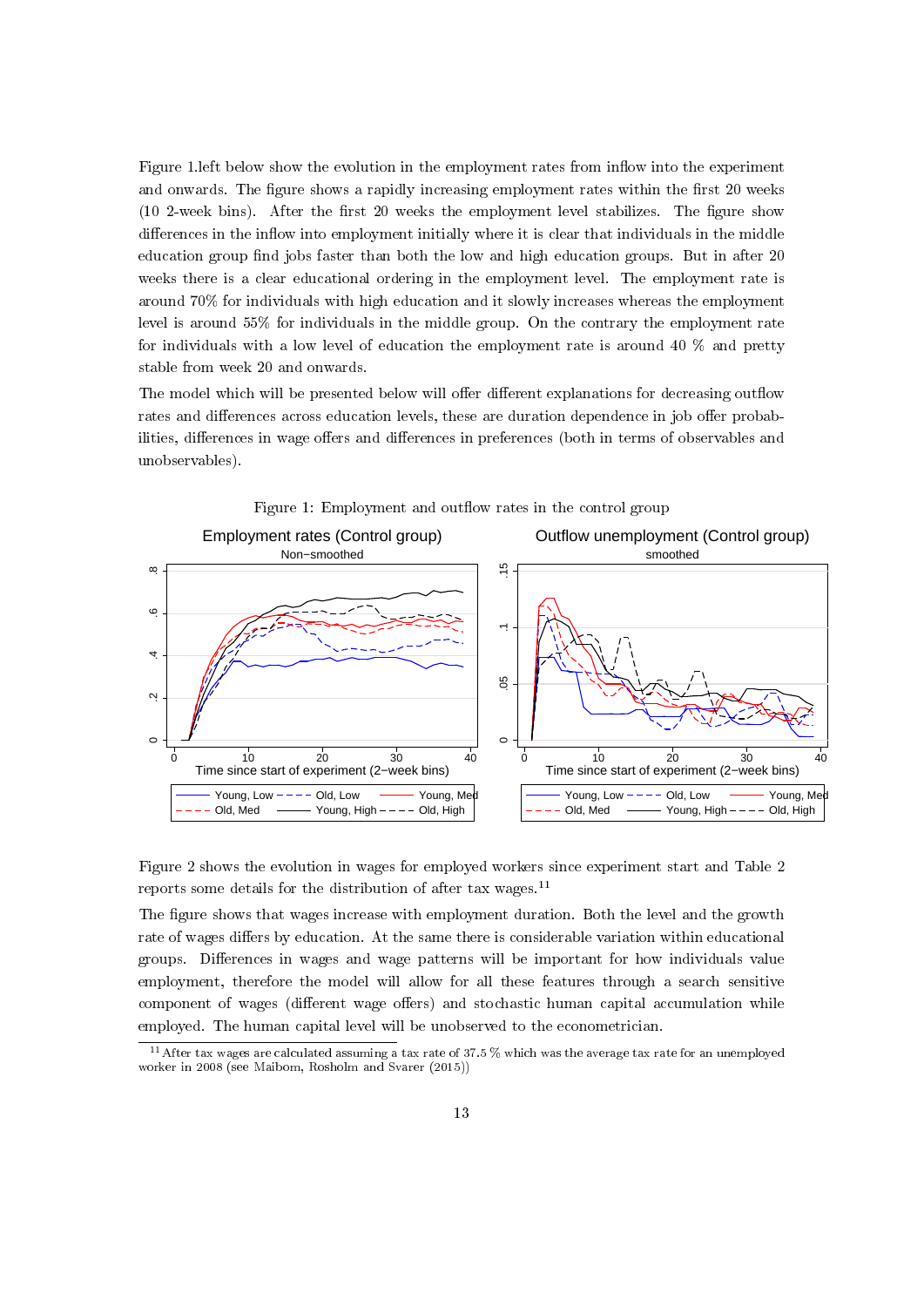

Figure 2: Wage-profiles in the control group

Table 2: Distribution of after-tax wages

|      | Mean | Std. dev. | P5    | ${\rm P}25$ | $_{\rm P50}$                     | P75 | ${\rm P}95$ |
|------|------|-----------|-------|-------------|----------------------------------|-----|-------------|
| Wage | 102  |           | 68.10 |             | 87.02   100.52   116.17   139.74 |     |             |

# Description of the model:

The model is based on the framework developed in Ferrall (2011, 2006). Here this framework is adapted such that it describes the social enviroment faced by unemployed individuals in the Danish labor market. The model is a sequential random search model and is cast as a discrete choice dynamic program where the choice set consists of a discrete choice of search activity and if a job offer arrives whether to accept it or not. The social enviroment is stationary and ergodic. It is characterized by job offer rates, wages, duration dependence in unemployment, stochastic human capital accumulation in employment and depriciation at inflow into unemployment. Employed individuals face an exogneous probability of a layoff. The transitions probabilities depend on characteristics of the agents in ways that will be specified below. Importantly the enviroment is characterized by unemployment insurance and ALMPs which consists of two main elements namely contact and activation.

To learn about the effects from ALMPs, and to have usefull variation which help identifying the individual level costs of programme participation, a non-stationary and nitiely lived experiment is introduced into this enviroment (see more below). Adding the experiment to the model implies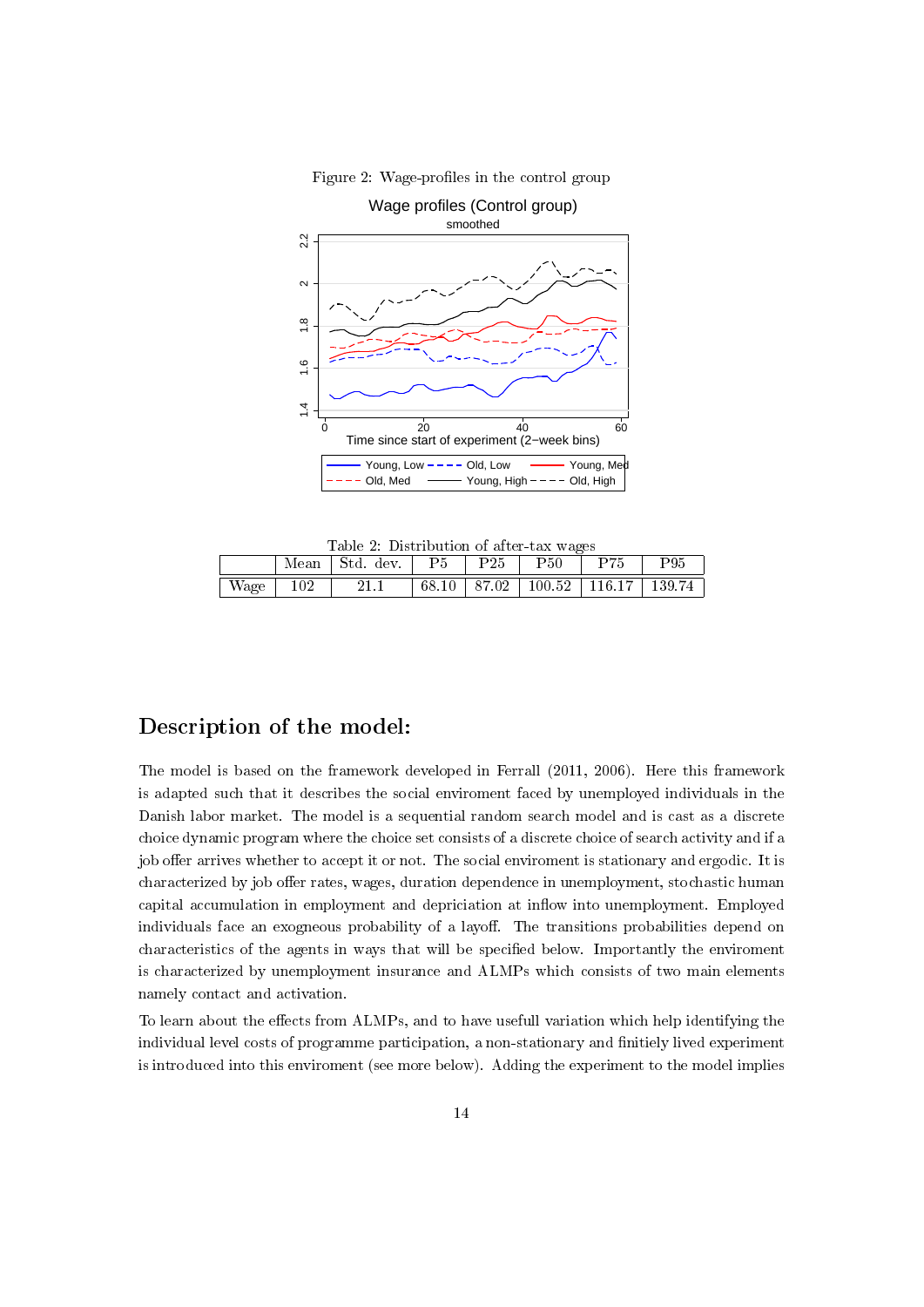that we have a framework which allows us to distinguish between different effects during the unemployment spell related to the existence of ALMPs and at the same time take into account that the experiment  $QBW2$  is known by the agents to be a finite lived intervention in this setting.

# Timing:

The enviroment outside the experiment is set to be stationary and agents are infinitely lived. Essentially these assumptions allows us to track out an underlying steady state distribution of workers from the snapshot data of a selected population that we have available (namely the inflow into unemployment at a given point in time). Ferrall  $(2004)$  shows the conditions required for existence of an ergodic distribution. When these are fullfilled the assumptions allows us to correct for the endogeneous sampling over the statespace (correcting for initial conditions) although we have timevarying non-IID unobserved statevariables (see more below).

#### DMP problem:

The model of job search is a dynamic discrete choice model. This implies that when choosing levels of job search or whether to accept a job offer or not, agents are aware of the effects of their current actions on future returns as well as the role of uncertainties. While agents are assumed to be unaware of what their future realizations of for instance job offers are, they are assumed to have perfect knowledge with regard to the probability distribution from which these future shocks will be drawn. This implies, taht when looking for a job offer the agent will have to weight the present costs associated with searching for work against the possible gains in future remuneration if you are able to secure a higher job offer (Lippmann and McCall, 1976, McCall, 1970???). Similarly agens are aware that while not working in this period they do not gain any experience, and thus decrease their future emloyment prospects.

Let choices be contained in  $\alpha$  and let  $\theta$  contain the value of the state (notation is similar to Ferrall (2011)). The value of a given  $(\alpha, \theta)$  combination at a given point in time can then be expressed as the following Bellman equation as the sum of the current reward (utility from current choices) and a future reward which is then also a function of the current choices and position in the statespace:

$$
\forall \alpha \in A(\theta), \quad v(\alpha, \theta) = U(\alpha, \theta) + \delta E[V(\theta')]
$$
  
=  $U(\alpha, \theta) + \delta \sum_{\theta'} P{\theta'|\theta, \alpha} V(\theta')$ 

At each point in time the agent solves his decision problem choosing the actions that gives him the highest value and therefore the value function can be determined as:

$$
\forall \theta, \ V(\theta) = \max_{\alpha} v(\alpha, \theta)
$$

Notice that given a position  $\theta$  the choice of an agent is deterministic. This also implies that if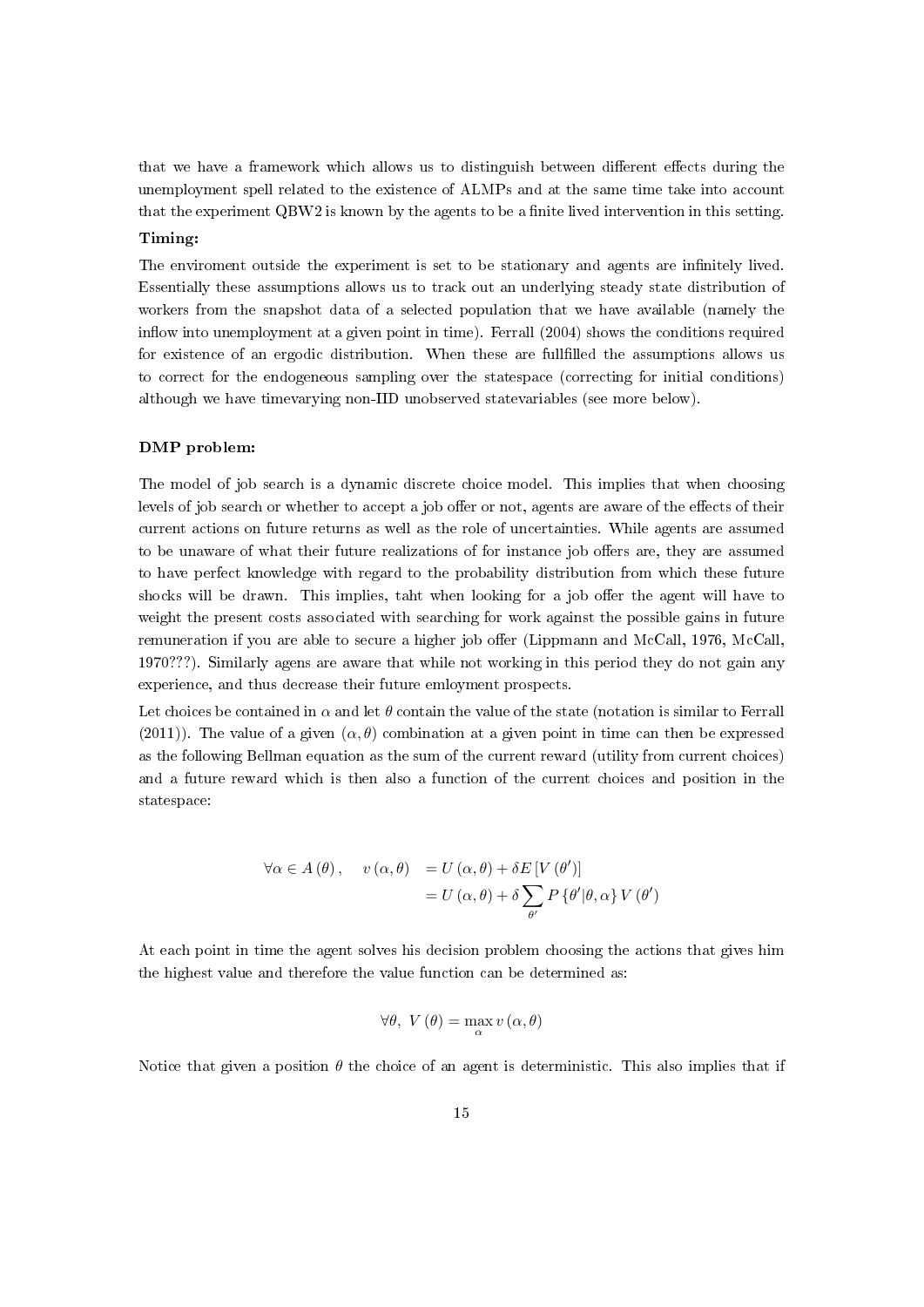we observe two agents with the same  $\theta$  doing different things our model is basically rejected. In the litterature this has been handled in two ways. Rust (XXX) adds a continuous unobserved statevariable to the utility function in the model referred to as a tasteshifter. Since this variable is unobserved the reason two "identical" agents is now prescribed to different values for the tasteshifter. Rust () shows that when this tasteshifter follows the extreme value distribution we can analyutically solve for an expression of the choice probabilities and by modifying the contraction mapping slightly (it now becomes a log sum instead of the sum above) we can calculate the choice probabilities of the model. The main argument for adding the tasteshifter is thus to smooth choice probabilities. Here we instead follow a procedure introduced by Eckstein  $&$  Wolpin, 1999. In order to break the "curse of zero probability events" we smooth choice probabilities ex post instead of using ex ante tasteshifters in the utility function. We smooth choice probabilities using a logistic kernel  $(\rho > 0)$ :

$$
\tilde{v}(\alpha, \theta) = \exp \{ \rho \left[ v(\alpha, \theta) - V(\theta) \right] \}
$$

$$
P \{ \alpha | \theta \} = \frac{\tilde{v}(\alpha, \theta)}{\sum_{\alpha} \tilde{v}(\alpha, \theta)}
$$

The smoothing is very similar to taste shifters, if two choices have very similar valuefunctions choice probabilities will be close to each other, choices which implies values "a lot" below the optimal one will imply that  $\tilde{v}(\alpha, \theta)$  is low and therefore choice probabilities will be low. The higher rho the less smoothing. The smoothing formulation can also be seen as arising from a particular type of error structure in the behavioral model (ie that additive taste shifters follow a particular distribution) ie there is an underlying additive shock which can rationalize the ex post smoothing. While the expression above looks almost identical to the one in Rust (1994) there is one fundamental difference. Here we smooth ex post while the standard Rust model adds a tasteshifter to the model which implies that agents take the existence of shocks to utility into account when they solve for optimal values. By smoothing ex post we introduce a wedge between the decision rule agents anticipate they will follow and what happens in reality (sometimes this is reffered to as allowing for zero probility or unanticipated events). Ultimately the difference is that the contraction mapping in Rust (1994) is slightly modied according to the equations above (his expected value function becomes a logsum).

#### Choices:

While unemployed agents have two choices (collected in the vector $\alpha$ ). These choices are choices of the level of search activity  $(a \in \{0, \frac{1}{3}, \frac{2}{3}, 1\})$  and a choice of whether to accept a given job offer (market status)  $(m \in \{0,1\})$ . These two choices capture the central channels through which individuals can affect their own labor market status and thus where ALMPs can affect individual behaviour towards obtaining employment. Individuals can for instance increase their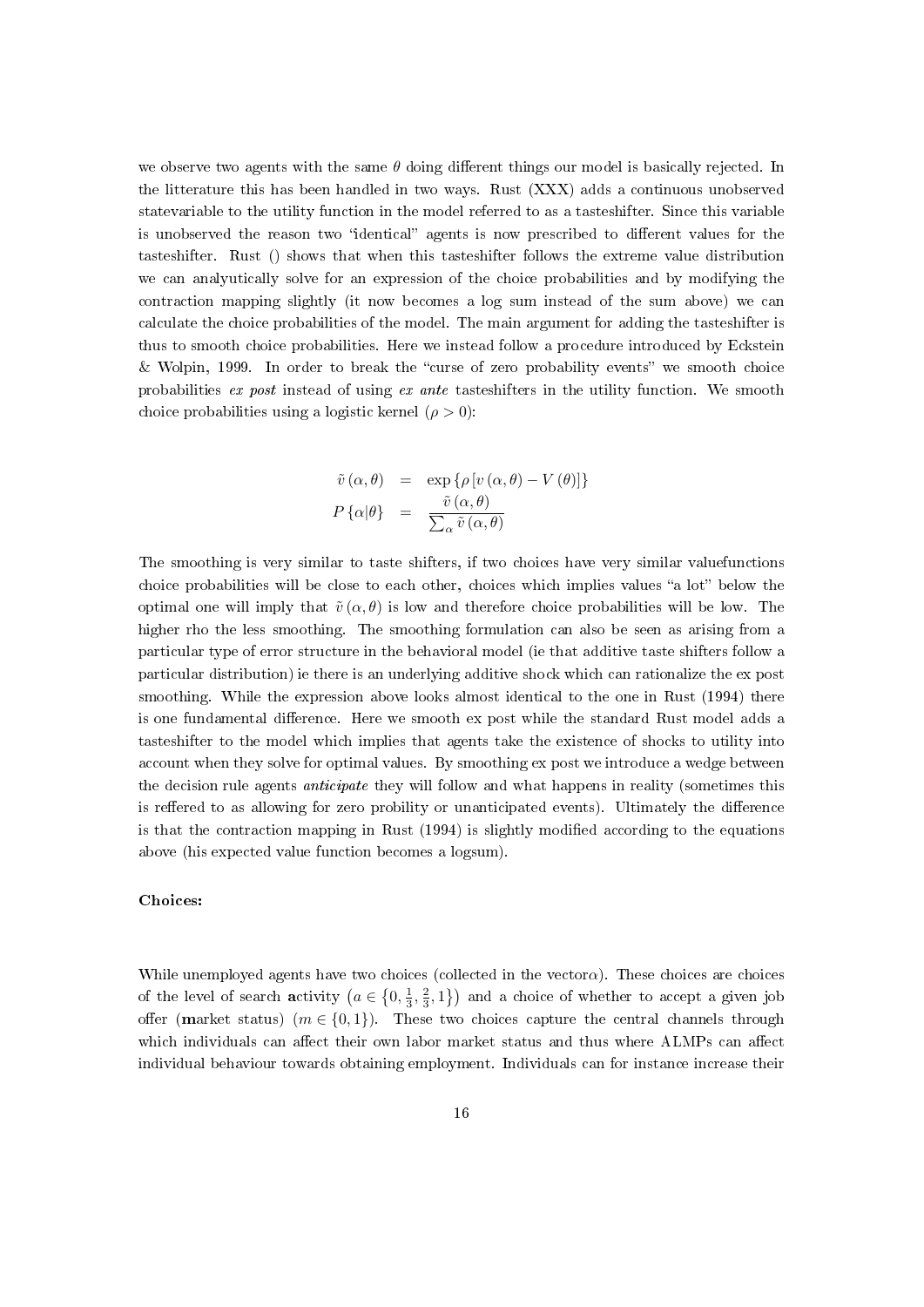search effort to leave unemployment as programme participation is percieved as unpleasant or that they increase or decrease reservation wages. For search activity we allow for choices on both the extensive margin (to actively search or not) and the intensive margin to allow for responses in both dimensions during the unemployment spell. For instance this allows for a discouragement effect as unemployment progress or alternatively an intensification of search activity when the risk of participation in ALMPs increases. In the model we describe search intensity with 4 different levels (search **a**ctivity  $a \in [0, \frac{1}{3}, \frac{2}{3}, 1]$ ).

The model is solely a model for the choice of the extensive margin for employment. The intensive margin is assumed fixed and constant across jobs. To model the intensive margin of employment other characteristics of the employment situation would be neccessary, for instance detailed data on working hours, other benefits and tax schemes. Further notice that the labor supply decision is conditional on having recieved a job offer (there is a search friction), and further I do not allow for on the job search (Job to job transitions and subsequent changes in wages will be attributed to accumulation of human capital in the model). Lastly it is assumed that the agent has no influence on whether he is separated from his current job (the analysis in Maibom, Rosholm  $\&$ Svarer, 2014 found effects on employment duration which is captured through growth in human capital).

Since there is no job-to-job transitions or endogenous job separations from employment in the model, the choice problem basically pauses while the agent goes through a spell of employment and is the resumed when falling back into unemployment. While there could be important effects through both channels the data will not allow us to determine the reason for job separations and furthermore the potentials for increasing the value of employment through job-to-job transitions is captured through stochastic human capital accumulation in the model. The idea of the model is now very similar to Gilleskie (XXXX), ie we only solve the optimization problem for the agents when they are unemployed. We still need to track the agents in their jobs also because it is random when they are hirred and we need to follow the evolution of statevariables.

### Statespace:

The state space summarize all relevant information in the enviroment that influence decision makers in making his decisions (wages, employment status, wage process). The current position in the statespace is collected in state vector  $\theta$  and is known by the agent when making choices. The statespace consists of a time-invariant part and a time-varying (determininstic and stochastic) part. The time-invariant part divide agents into different demographic groups and types, and this part of the state space is by construction unaffected by the choices agent make within the enviroment.

The time-varying part of the statespace evolves partly stocastically and therefore the agent does not know the future position of the statespace  $\theta'$  but will form expectations. Lastly to incorporate the experiment into this framework the statespace is extended with statevariables ensuring that treated agents progress through different phases of treatment.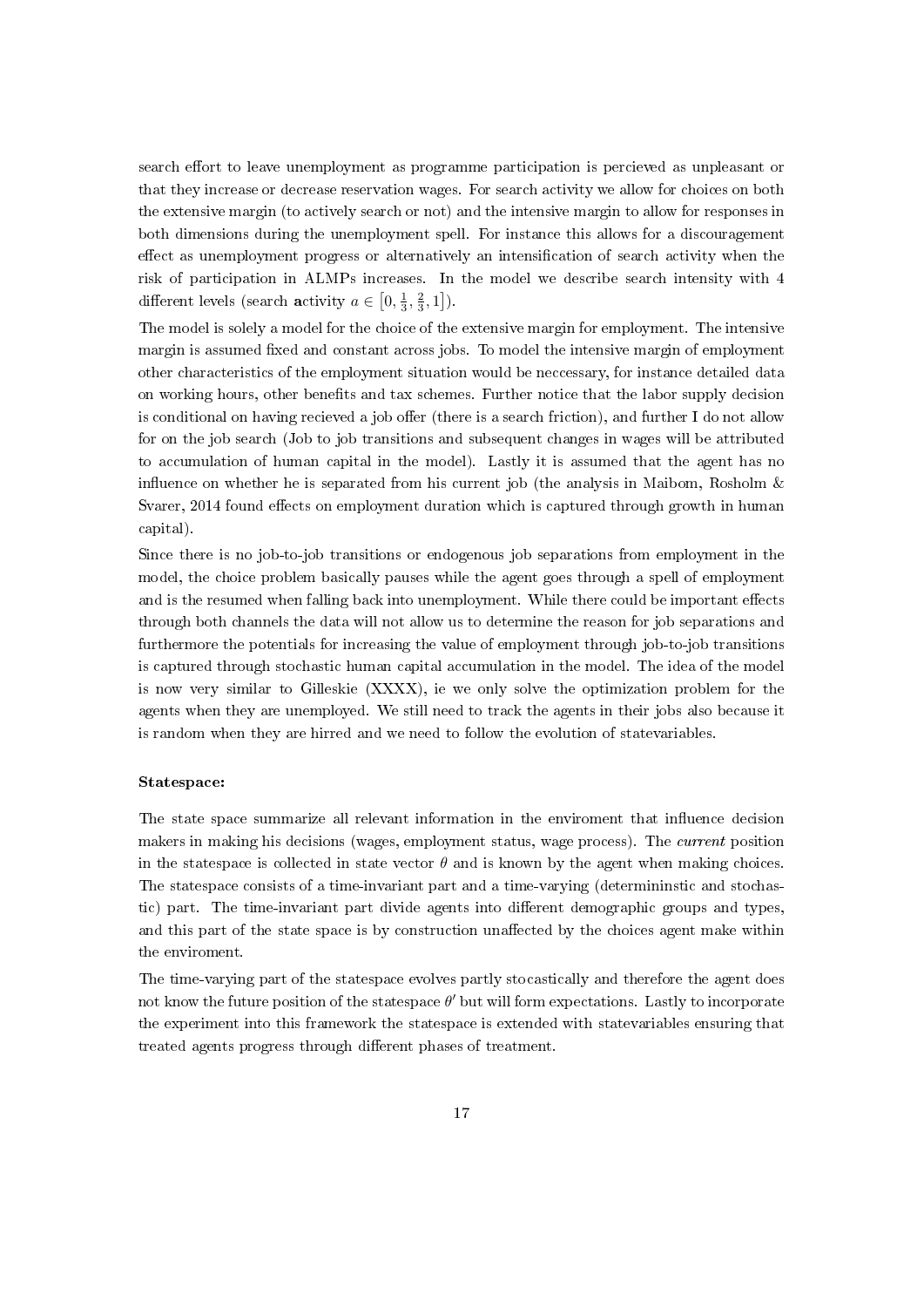Below we will briefly present the different state variables (for a more details see the overview towards the end of this section).

# Time invariant states

Demographic groups (d) are distinguished by the education level of the agent (low, medium or high skilled) and by the age at inflow into the experiment (young or old workers). Demographic group status is observed by the econometrician. The enviroment is also composed on an unknown (finite) number types (unobserved types  $(k)$ ). The distribution of types is allowed to differ across demographic groups as in Ferrall (1997). The type status is unobserved to the econometrician.

# Time-varying states:

The time-varying statevariables are a collection of variables describing the (i) unemployment situation and the (ii) employment situation. In the former we have variables for the unemployment duration in current spell  $(cu)$ , search sensitive earnings offer  $(o)$ , meetings or activation participation status  $(\mathbf{mp}/\mathbf{ap})$ , loss of job entering this time period (1).

For the employment situation we have variables such as the skill level based on past experience (ce), employment status (e).

Unemployment duration keeps track of how long the agent have been unemployed in the current spell (since last job loss), this in turn affects the probability that job offers arrive (see more below). Wage offers represents the search sensitive component of wages which is mapped into an actual wage offer through a wagefunction. When employed the skill level of the agent evolves stochastically and this also affects his wage. The meeting (activation) indicator indicate whether agents currently participate in one of the programmes.

### Experiment statespace:

As the experiment QBW2 represents a finitely-lived intervention in this otherwise stationary enviroment the experiment is included into the model by extending the statespace with two statevariables which serve as "accounting variables". This allows decisions of agents to differ with where in the experiment they are. These variables are: treatment phase  $(f)$ , counting variables for  $\#$  periods in current phase (c). Together these variables allow agents to experience for instance 6 periods of increased meetings intensity or to go through a "waiting" phase knowing that in 6 periods they will be enrolled into an early activation scheme. The extent to which the choices of agents differ with the values of these variables informs us about the costs (and benefits) of programme participation.

# Primitives:

#### Utility:

The static version of the problem can generally be thought of in the context of a generalized Roy Model. The utility from being in a given state/choice combination is determined by the income recieved subtracted any costs incurred (pecuniary and non-pecuniary). Importantly the agent recieve disutility from exerting effort either through search activity ( $a \neq 0$ ) or from working  $(m = 1)$ . There is also a cost related to the participation in an ALMP, this cost depends on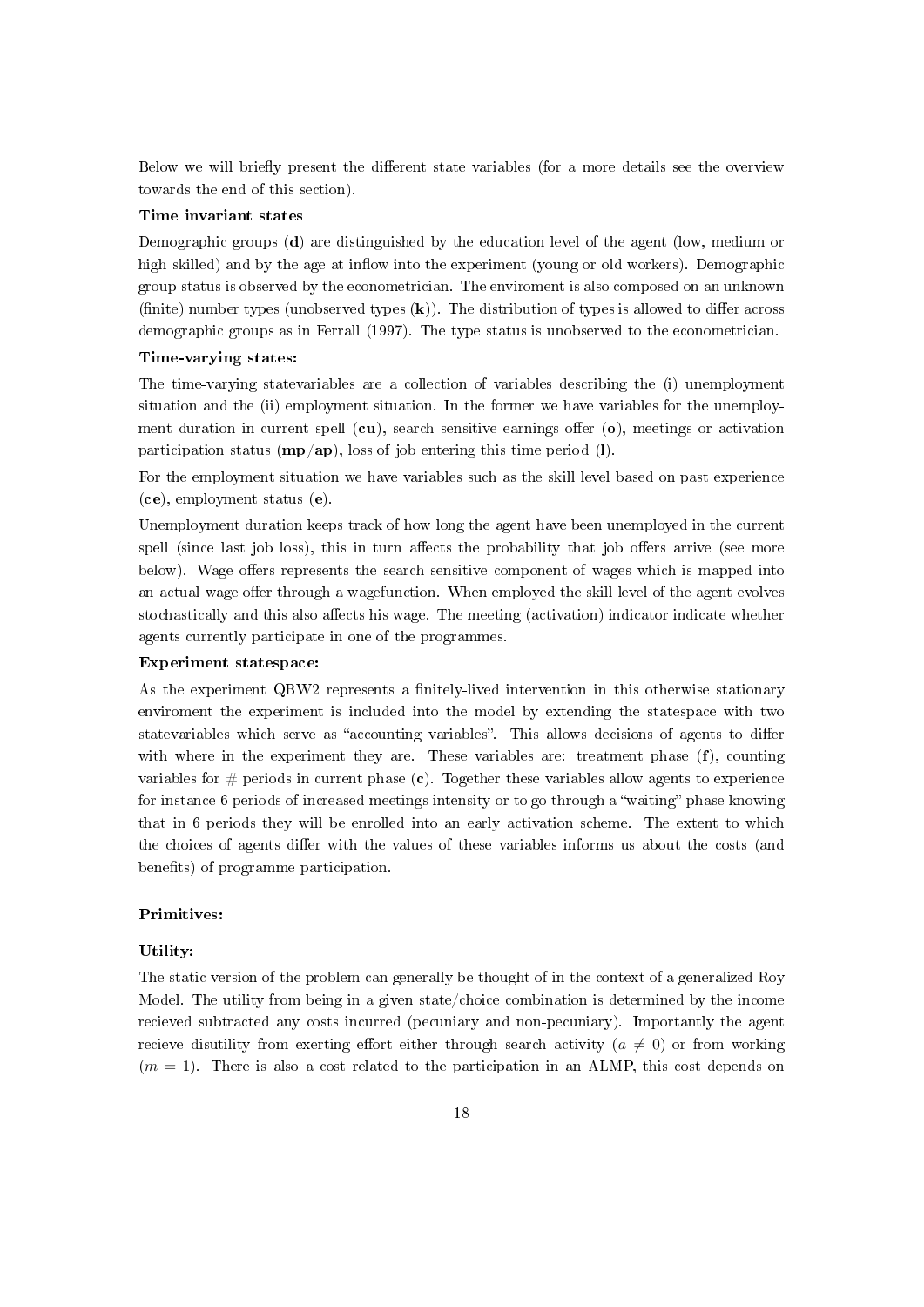the type of programme that individuals participate in (ie. either a meeting or activation), this is due to the fact that these programmes are very different in content, duration and scope and therefore costs might be very different.

The immediate payoff from a given  $(\alpha, \theta)$  combination is described as:

$$
U(\alpha, \theta) = Income (\alpha, \theta) - Cost(\alpha, \theta)
$$
  
Income  $(\alpha, \theta) = \mathcal{B}(m > 0) \cdot W(\alpha, \theta) + \mathcal{B}(m = 0) \cdot UI(\alpha, \theta)$   

$$
Cost(\alpha, \theta) = W_{max}(\bar{\theta}) \cdot (\xi a + \kappa_0 m + \phi_{ap} \cdot ap + \phi_{mp} \cdot mp)
$$
  

$$
UI(\alpha, \theta) = \gamma W_{UI}(\alpha, \theta)
$$

where  $\phi_i$  measures costs (both pecuniary and non-pecuniary) from participating in a programme in income equivalents.  $\xi$  determines the cost of search, here we assume that this cost is linearly increasing in the intensity. Costs are expressed as a fraction on maximum wages (in the optimization process we therefore restrict  $\xi, \kappa_0, \phi_{ap}, \phi_{mp}$  to lie on the unit interval) which is a function of  $\bar{\theta} = \theta_{ce=CE, sc=SC}$  where the search sensitive component and the level og human capital is evaluated at the highest possible value. See more about wages below. This implies that costs are not uniform but vary with demographic group and type.

This specification can be thought of as an opportunity costs such that the cost of effort also depends on how this effort is valued in the market, a high wage earner thus have a larger opportunity cost of effort as his time in general is more valuable. The representation is thus chosen to value individuals income and costs at similar metric, it would be inconsistent to allow income to vary with types but costs not to.

Note that the utility function is linear in the parameters which implies that agents are risk neutral as in the standard search model. This also implies that there is no immediate argument for insurance in this model and thus this model will not be able to answer questions about optimality of UI. Sometimes the insurance problem is divided into steps such that the individual is maximizing income and subsequently smoothing income over time ie there is an underlying model of optimal savings and assets allocation problems (this requires the existence of capital markets).

#### Active labor market programs:

### In this model ALMPs enter in two ways:

 $(i)$  through a loss in utility (fixing the incentive problem) and (ii) through a potential increase in the probability of a job offer in the period after programme participation (qualification problem). (ii) is included to allow the programme to also have some productive effects while (i) would imply that the interactions between the PES and the unemployed is viewed as unpleasant from the point of wiev of the unemployed. There are different ways in which (i) could be the rationalized.

Broadly speaking we can represent the individual level costs as the sum of several components.  $cost(intensity) = monitoring effect(effort) + psychological(stigma) + timeuse(lostleisure)$ These are all potential explanations for why an agent might dislike an increase in contact with the job center.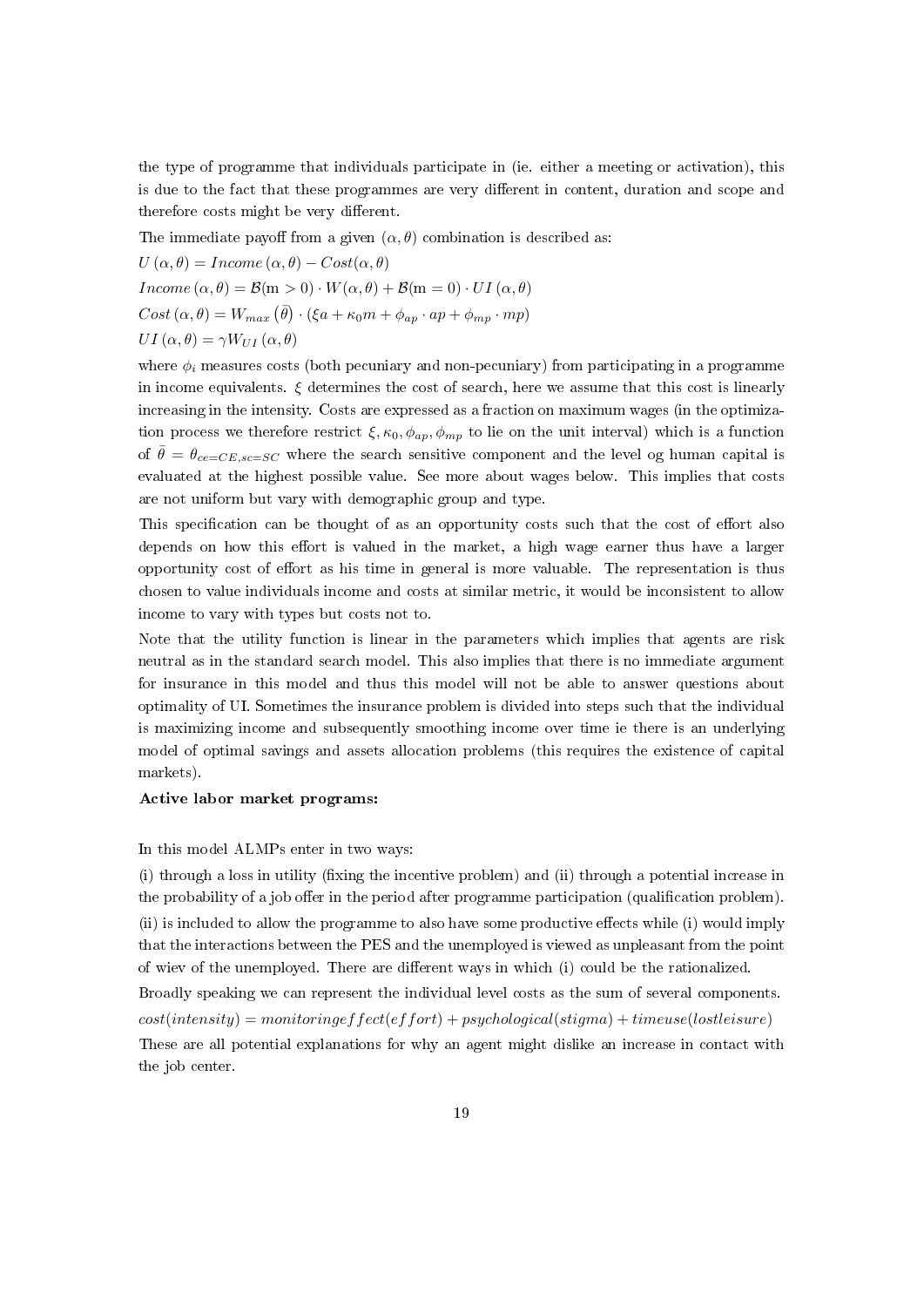Firstly contact implies that the agent needs to exert effort (and losses leisure) for instance participation in either program requires travel time to the job center and participation in the programme. Furthermore it is not clear how the agent values his time spent at the job center ("non-market" wage). For instance the presence of a stigma effect from partipating in the programme or just a compensating wage differentials story could be used as an explantion for why agent might value time they don't have to spent at the job center higher than time they don't have to work. The presense of for instance a stigma component would imply that programme participants valuate their time spent in ALMPs at very different rates than normal search actvitiy or loss of leisure. The existence of stigma associated with public transfers was introduced in Moffitt (1983) in an effort to explain why take up to welfare programmes where limited in spite of substantial potential income gains. Arguably in an almost universal UI system the stigma component associated with actual takeup is probably limited and at the same time the replacement level is higher, but meetings at the job center or participation in "useless" activation programmes could still generate substantial disutility.

Secondly contact with the PES can be percieved by the unemployed as an increase in the degree of monitoring of his search activity this implies that the risk of getting caught increases for individuals searching insufficiently. The later effect primarily applies to individuals who do not search sufficiently and thus this would be a subset in the pool of unemployed. There is a litterature on monitoring effects of UI (started with beckers paper on crime) but there has been no attempt to distinguish the non-market wage effect from the monitoring effect (generally the papers assume that the interaction with the job center is so little that it is neglible). In principle the experimental setup should allow us to distinguish between the two explanations if we assume that the monitoring risk is constant throughout the treatment period whereas the non-market wage effect declines because the number of meetings left declines as the experiment progresses.

The above suggests that we can rationalize e.g. increased search effort through a number of different mechanisms. Given the data at hand we focus on the sum of these components here. Researcher would be greatly interested in the decomposition but for evaluation of the specific programme the sum is sufficint and a decomposition would rely heavily on how we specify the model (essentially it would be identified from functional forms and the assumptions made about timing and how agents are affected).

 $(i)$  and  $(ii)$  provide different explantions for why interactions with the PES can increase the job finding rate for unemployed individuals. The two explanations can be distinguished by looking at the timeprofile of individual behaviour. For instance an increase in the inflow to employment in the weeks prior to programme participation or within the first weeks is informative of the size of the utility cost component (in the litterature this is known as the threat effect), whereas outflow rates after programme participation informs us about the qualification effect. Again contrasting these rates with the control group where programme participation is smaller allows us to separate the effects from duration dependence. Notice that if ALMPs rely increase the job offer probability then we would expect a reverse threat effect for individuals who unexpectedly experience an increase in the intensity of interactions (a socalled attraction effect). The empirical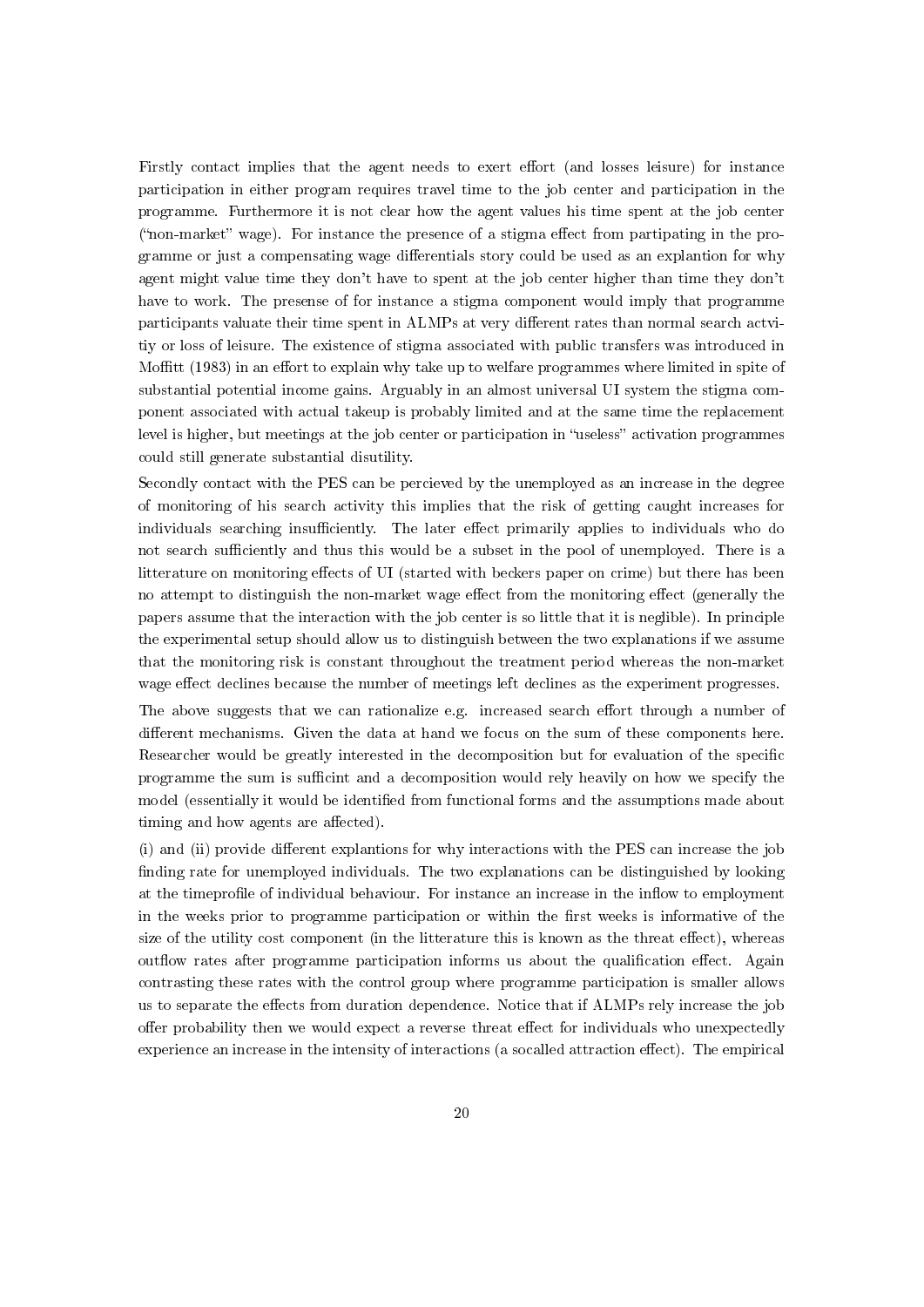litterature suggests effects in the opposite direction suggesting that the disutility of ALMPs is one important channel.

# Wages:

The wage function is modelled as follows:

$$
W(\alpha, \theta) = \mathcal{B}(\text{fp} > 0) \cdot \exp\left(\tau \Phi^{-1}(\text{fp}) + \left(\eta_0^{educ}\right) \cdot \text{ex} + \eta_2 \cdot \text{age\_gr} + \chi_{Type}^{educ, age}\right)
$$
  

$$
W_{max}(\alpha, \theta) = \exp\left(\tau \Phi^{-1}(\text{fp}_{max}) + \left(\eta_0^{educ}\right) \cdot \text{ex}_{max} + \eta_2 \cdot \text{age\_gr} + \chi_{Type}^{educ, age}\right)
$$

The functional form implies that we get the well known mincer equation in log wages.

The parameter  $\tau$  measures the importance of  $fp$  which represents the frictional (search sensitive) component of the wage (a draw of firm productivity). It implies that similar individuals can be paid differently simply due to the frictions in the markets which implies that wageoffers arrive randomly. The presense of a search sensitive component in wages creates an optimal stopping problem in the sense that agents form a reservation wage which for offers above the reservation wage agents accept the job offer, for offers below agents reject the offer and keep searching. In a stationary setting the reservation wage can be expressed analytically (see eg. Wolpin (XXXX)), in this setting this is harder as for instance the presense of the experiment makes the setting inherently non-stationary, also the reservation wage will be revised during the unemployment period as unemployment duration increases.

 $\eta_2$  allows for differences in the intercept of wages between young and old workers and $\eta_0$  is a vector of education specific returns to experience/human capital which is unobserved by the econometrician. While an agent is employed he stochastically accumulates human capital (for instance by learning by doing) and thus his wage increases. The existence of stochastic (unobserved) human capital allows the value of employment to be different between two from the point of wiev identical individuals in ways which are allowed to correlate and change over time. In the the estimation the education specific returns and the evolution of human capital is identified as we match on moments of employment duration and wages.

When unemployed the agents recieve unemployment insruance:

# $W_{UI}(\alpha, \theta) = UI$

Unemployment insurance is determined as a fixed amount of money assuming that all individuals qualify for the maximum amount of benefits. Lentz  $(XXXX)$  estimates that around 90% of the unemployed workers in XXXX qualify for this amount of money and therefore this justies the assumption. Furthermore we are not modelling eligibility here as the unemployed targeted are newly unemployed (with deviations as documented above) and since the elibibility of UI was 4 years in this period.

# Jobs:

Jobs are generated when an unemployed recieves a job offer which he accepts. Jobs end with probability  $\pi_{lj} = \pi^{educ} \cdot \left(1 - \frac{ce}{CE + 1}\right)$  where CE denotes the highest possible level of human capital agents can obtain. The specification thus implies that job separation probabilities decline linearly in how "productive" workers are. This generates duration dependence in employment as workers who have been employed for longer periods are also more likely to have accumulated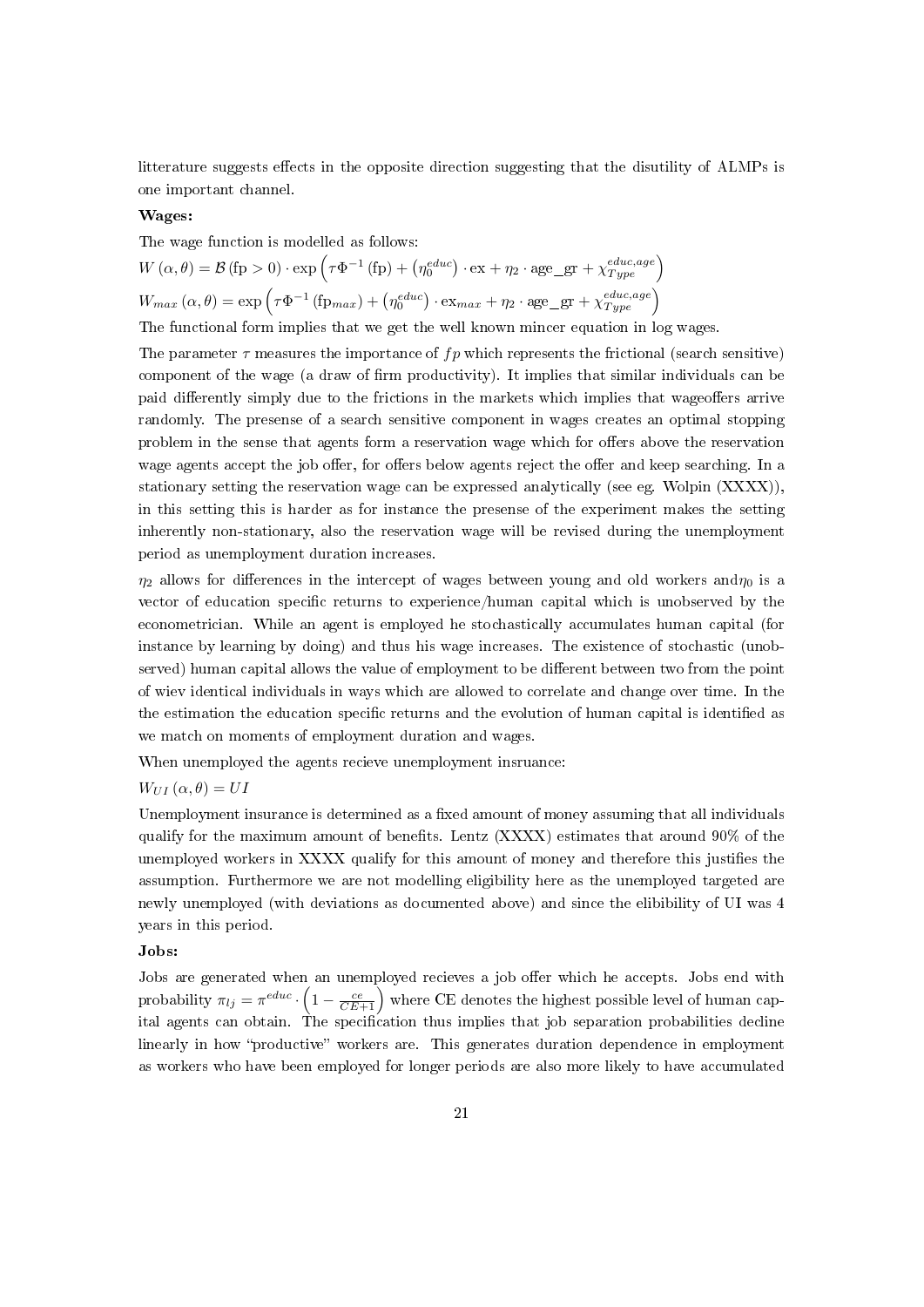more human capital and thus less likely to exit to employment. Essentially this specification would allow a finitely lived intervention such as intensified contact with the PES to generate employment duration effects if unemployed individuals leave unemployment earlier and we evaluate the experiment with incomplete spells.

#### Joboffers:

Job offers arrive with probability  $\pi_w$ . At inflow into unemployment the agent have no job offers  $(\text{sc} = 0)$ . The probability that a job offer arrives in the next period is determined as a function of search activity and unemployment duration. We follow the specification in Wolpin (1987) for the functional form of duraiton dependence.

 $\pi_w = \mathbf{a} \cdot \Phi \left( \pi_{w1} + \left[ \pi_{w_2}^{age} + \pi_{w3}^{educ} \right] \cdot \mathbf{cu} \right)$ 

This formulation assumes that agents need to be actively searching in order to recieve job offers, furthermore the probability of recieving an offer can be decomposed into a duration dependent term and a constant term. The later term gives the probability of a long term unemployed recieving a job offer.  $12$ 

If employers use duration in unemployment as a screening device (such as what has been suggested in the litterature, see e.g. Fabian Lange (XXX) and bezil (1995)) we expect  $\pi_{w2}, \pi_{w3}$  to be negative. At the same time we allow for the "spurious" negative duration dependence in the form of dynamic selection as we have both unobservedable types and differences in the stock of human capital across agents. Furthermore we expect  $\pi_{w2}^{old}$  to be negative to match empirical facts such as that unemployment duration is increasing in age (see e.g. XXXX). In our model we allow for one alternative explanation for this namely that there skills are obsolete and thus when they separate from employment they "loose" their skills with probability  $\pi$  (see below).

### Human capital:

The process for human capital evolves as follows a jump process. While employed the stock of human capital appriciates stochastically by one unit every period with probability  $\pi_{app}$ . When an employed agent is separated from his job he looses his skills with probability  $\pi_{picedep}$ . This is meant to capture that the skills he has accquired through his employment histroy so far have become obsolate and thus his expected wage will be lower in the future (as he will basically have to start from scratch for instance in a new sector).

#### Solution of the model:

Given the framework outlined above the solution of the model follows in the following steps (for more details see the appendix):

i) Solve for  $V(\theta)$  using the contraction mapping properties

Ferrall (2004) gives the conditions under which  $\Gamma(\theta)$  is a contraction mapping.

ii) Calculate the policy function,  $P(\alpha|\theta)$  as given in  $(XX)$ 

With the policy function we know how agents choose for each position in the statespace. If all states where observable we could estimate the transition parameter in the transition matrix

<sup>&</sup>lt;sup>12</sup>note that from the assumptions of the model  $\pi_w$  cannot be 0 for high unemployment durations, as then the enviroment is not ergodic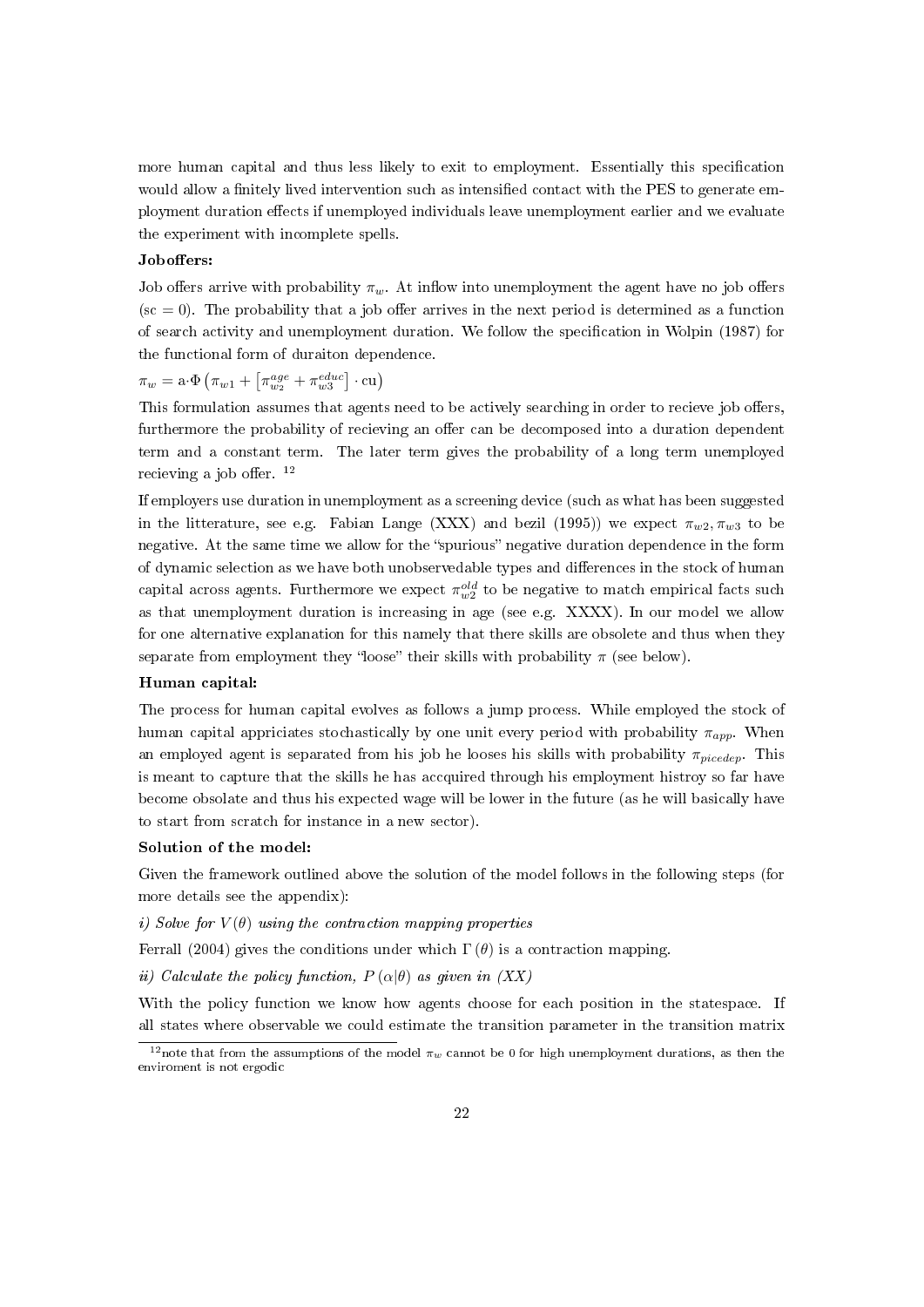$P(\theta'|\alpha,\theta)$ . However as states (and some actions) are unobserved and change in non-IID ways we need to track the evolution in the statespace over time from an initial distribution (which will be defined below). Therefore we solve for how the distribution changes over time integrating out choices by using the structure that is created by the model.

iii) Solve for the state-to-state transition matrix:

$$
P_s(\theta'|\theta) = \sum_{\alpha} P(\alpha|\theta) P(\theta'|\alpha, \theta)
$$

The state-to-state transition function allows us to track the evolution of the statespace from some t to some  $t+k$  explointing that the model is markovian (thus iterating on a markov chain). Thus given an initial distribution over states we can solve for the distribution of states at a given point in time and by defining som measurements (defined below) we can relate the model to data. Since some statevariables is unobserved we do not have an initial distribution over states. Instead we again use the structure of the model and the enviroment, here the existence of an ergodic distribution over states (thus the steady state distribution over workers and types which exists). Ferrall (2004) provides the assumptions needed for an ergodic distribution to exist.

iv) Solve for the ergodic distribution for which it holds that the distribution at time t is identical to the distribution at time  $t+1$ :

$$
P_{-\infty}(\theta) = \sum_{\theta'} P(\theta'|\theta) P_{-\infty}(\theta)
$$

The ergodic distribution gives us the distibution of individuals in the economy at a given point in time. From this we can then determine the inflow into unemployment and thus start the markov chain. The existence of the distribution also imply that we can correct for initial conditions and endogenous sampling. For instance as documented in the data section above a part of the sampled population in the experiment consists of individuals which have been unemployed for some time. These individuals comprise a negatively selected subgroup of the group of individuals becomming unempoyed in earlier periods. The model will have to take this process of dynamic selection into account in order not to inaccurately mix selection bias with the actual structural parameters.

#### v) Apply sample selection rules to the the ergodic distribution

This final step creates a sample that matches the data on observable terms (e.g. unemployment duration) but also takes account of the dynamic selection on unobservables since inflow into unemployment. Using the state to state transition function and the corrected initial distribution over observable and unobservable states we can now solve for the distribution over states for each timeperiod since t=0.

These 5 steps now enables us to relate the predictions of the model to the actual data and thus learn about the structural parameters. In the next section we explain how.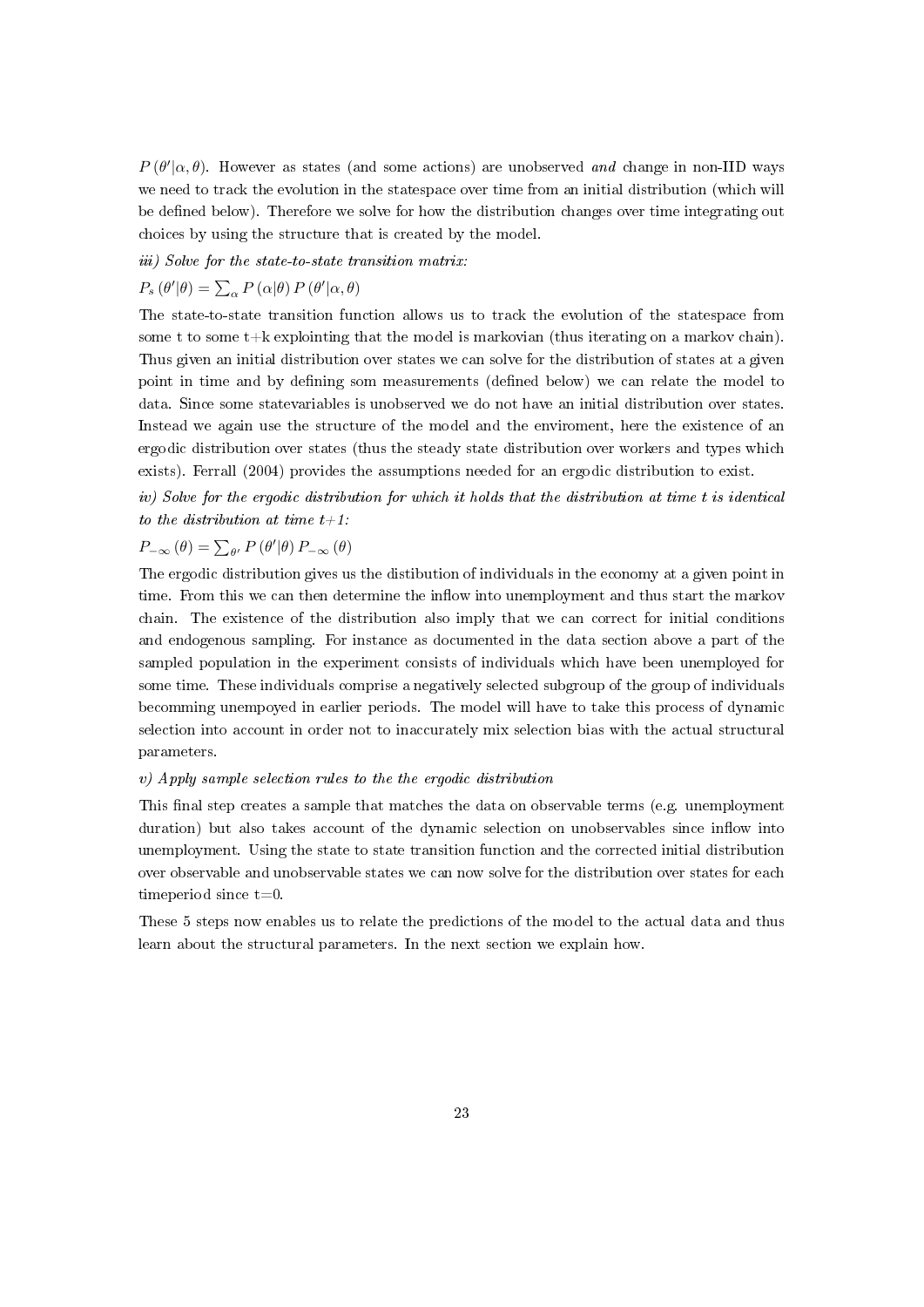# Estimation and Identification:

The model is estimated using the method of moments.<sup>13</sup> The moments chosen to match on will be presented below and reflect changes in states that affect conditional choice probabilites and also choices generated by the model. Theese moments are then compared to the equivalents in the data, a metric is formed and the distance between the predictions by the model under a certain set of parameters and the data is minimized by changing the model parameters.

To relate the model to the moments calculated from the data we proceed in 3 steps.

i) Define a measurement  $Y(\alpha, \theta)$ 

This could be for instance the employment status at a given point in the state space.

ii) Calculate the expected measured result

 $E(Y|\theta) = \sum_{\alpha} P(\alpha|\theta) Y(\alpha, \theta)$ 

The expected measured result gives us the expected value of the measurement conditional on a position in the statespace. Using the initial distribution over states and the markovian structure of the problem we can now determine how the expected measured result evolves over time and weight measurements a given positions in the statespace with the corresponding distribution over states. This gives us a timeseries of moments. The moments are thus determined conditional on time and the timeinvariant states: unobserved type and demographic group. Subsequently we then weight moments with the distribution over unobserved types.

$$
E\left[Y_M|d,t,g\right] = \sum_{k} \lambda(k,g,e,d) \sum_{a \in A(\theta)} P\left\{\alpha|\theta\right\} Y\left(\alpha,\theta\right)
$$

Using the data similar moments conditional on time, demographic group and treatment status can be obtained and thereby matched to model predicitions. This will form a metric that expresses how similar model predictions are to data predictions overall. The metric is:

$$
\left(E\left[Y_D|d,t,g\right] - E\left[Y_M|d,t,g\right]\right)'W^{-1}\left(E\left[Y_D|d,t,g\right] - E\left[Y_M|d,t,g\right]\right)
$$

Where the weight matrix is chosen to be the variance of the moments in the sample. The method of moments now proceeds by minimizing the objective presented above.

The estimation thus proceeds as a nested fixed point algorith similar to the one in Rust (XXX). The model can now be solved for a given set of parameters, the objective can be evaluated and parameters can be updated and the procedure reiterates.

#### Moments:

<sup>&</sup>lt;sup>13</sup>Note that these are not simulated moments but expected values calculated by exploiting the structure the model impose. A recent paper by Heckman XXX (IER, XXXX) documents that the siulation error that exists in models explointing simulated moments can affect the estimates in non-trivial ways.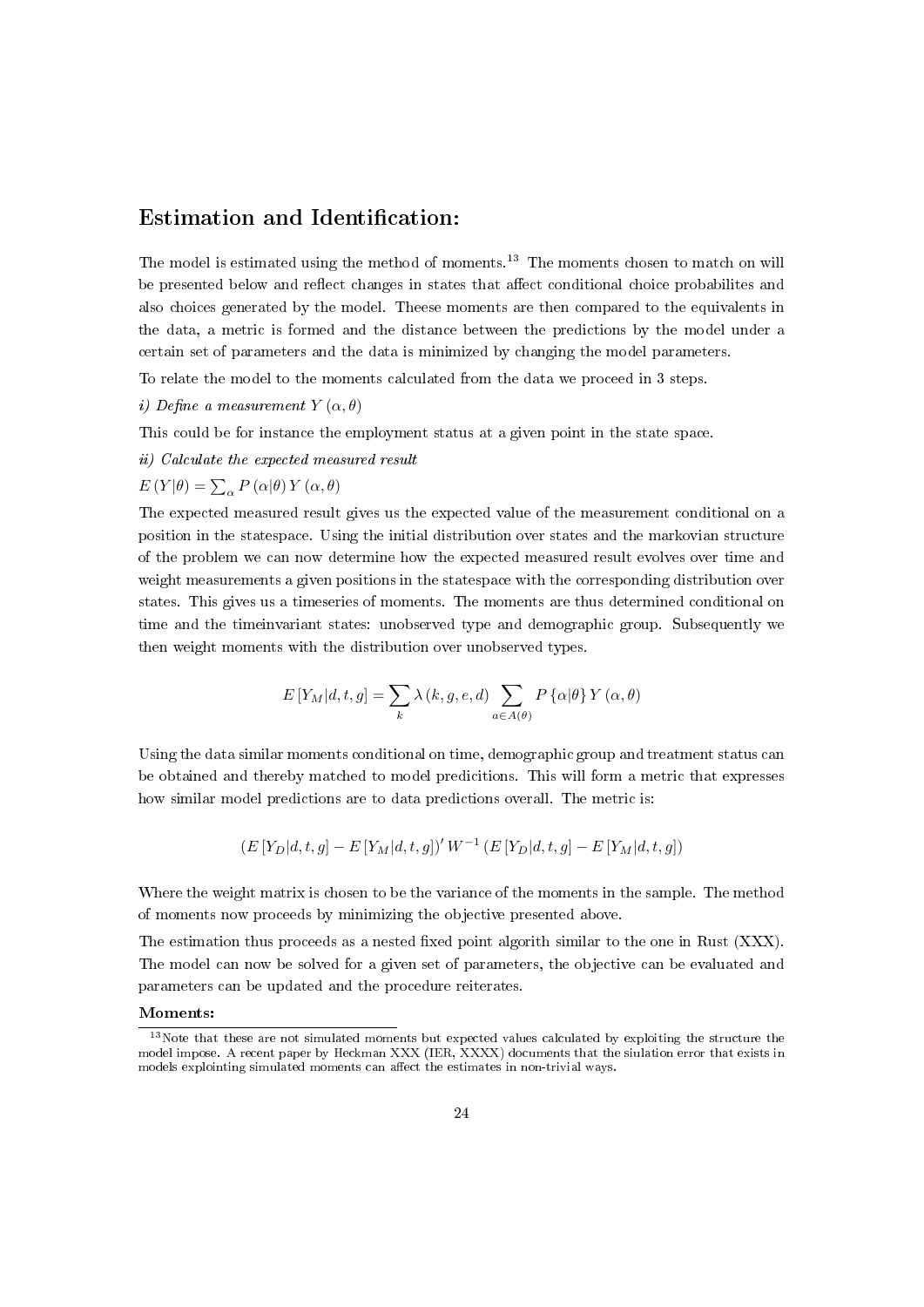The model is estimated using moments capturing employment dynamics and wage dynamics. Employment dynamics:

- $-$  fraction who lost a job
- unemployment duration squared
- duration of current employment spell
- $-$  stock and inflow into unemployment
- $\overline{\phantom{a}}$  inflow into employment
- product of inflow into employment and unemployment duration

#### Wages

- stock of accepted wages, wages squared
- $-$  accepted wages and inflow wages
- $-$  inflow wages

### Identification:

Identification of the model concerns whether the model parameters can be recovered given the data available. Here the parameters of the model are identified by restrictions (generated by the model) on how the moments can vary across treatment groups, over time, within and across demographic groups. The model includes three forms of "exclussion restritions" (independent variation affecting only one part of the model e.g. the preferences) under the assumption that the model is a good description of reality. In particular we have "exclussion restrictions" in job offer rates (unemployment duration), wages (human capital) and preferences (ALMP participation).

Firstly we are trying to learn about preferences and the wage distribution from accepted wage offers only. Essentially we are trying to separate preferences from wage function, and the problem is that there are two explanations for why the e.g. young individuals generally do not work to the same extent as older individuals: either he just dislikes work or alternatively his wageoffers are lower than other groups of workers. To separate the two explanations we need some variable that always affects wage offers without also changing the preferences (an exclussion restriction). The existence of such a variable implies that we can make a within group comparison (i.e. compare young workers for different values of this variable) and thereby we that they get higher wageoffers this then informs of about the cutoff point, ie where wages become so high that employment is chosen. In the model the process of human capital serves as such a variable.

Secondly the existence of a search friction emplies that unemployed are unemployed either because she rejected a job offer or because she did not recieve one. Again since we do not have any information on whether the unemployed recieved a job offer or not, we want to distinguish between the two using accepted wages only. To separate these two explanations we need another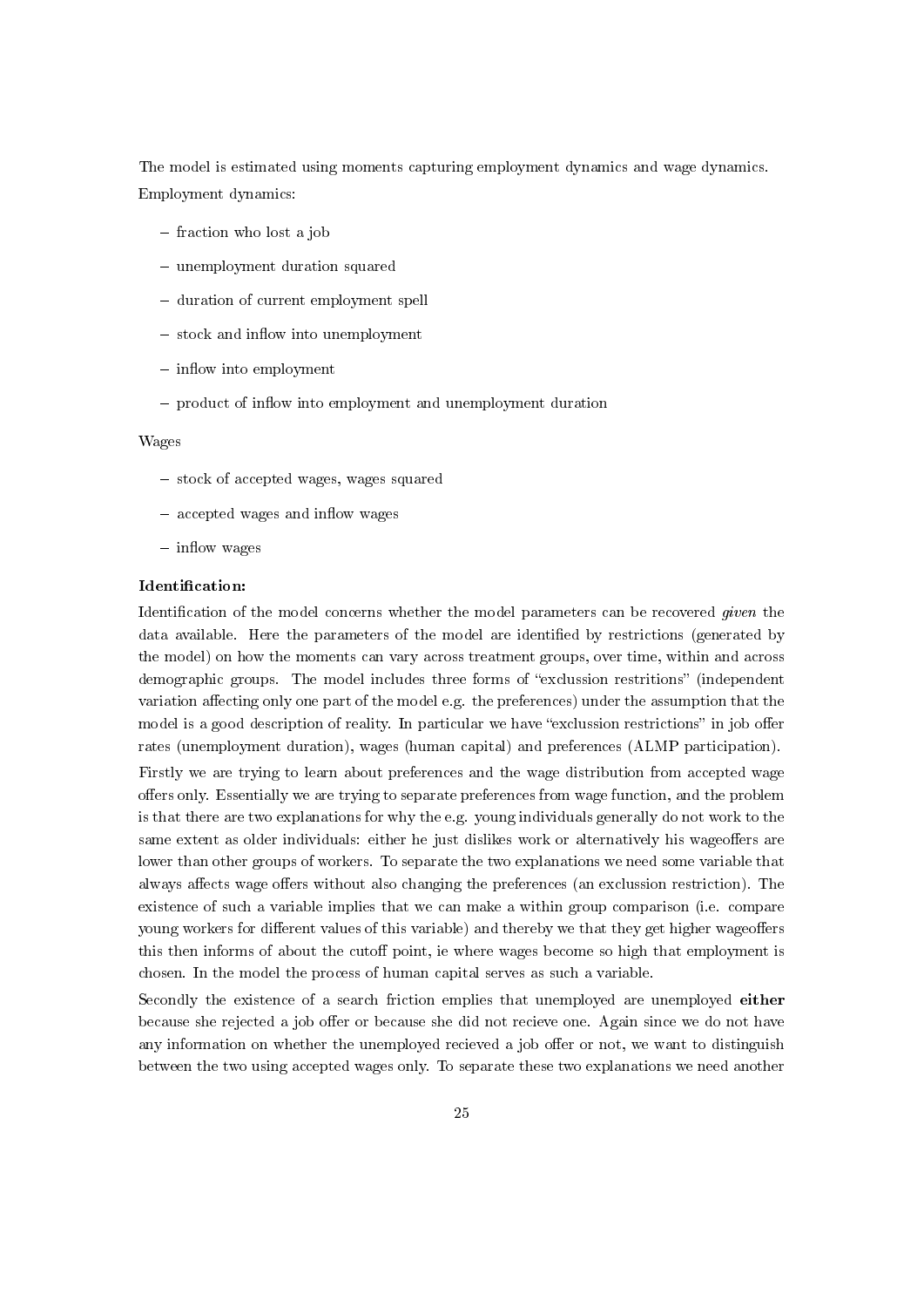exclussion restriction. This time a variable that only affects job offer probability as then we can determine whether individuals with high offer probabilities go into employment to a higher extent, if not it must be a preference argument. Ie we get to fix the type of the individual and then within this type we have a group of individuals who gets more job offers than the others, thereby we learn something about the preferences of this type of individuals.

Finally note that the treatment variation generates another form of exclussion restristions as here we essentially exogenously vary the cost of being in unemployment. Notice also that the nonstationarity of the experiment thereby also generates exogenous variation in the value of future which allows us to estimate the demographic specific discount rates. The variation exploited for instance differences in when different demographic groups start to respond to events in a near (or far) future. Rust showed that the discount rate was non-parametrically non-identified in a stationary (infinite horizon) model, but later papers have exploited non-stationarities for instance due to time limited UI benefits to estimate the discount rates (see eg. XXXX,XXXX).

To assess whether the imposed structure and the selected moments where sufficient to recover the structural parameters a "baby-version" of the model with the main central mechanisms have been simulated and subsequently the generated data where used in estimation to check whether the chosen parameter values could be recovered. Although this is by no means a formal proof of identificaiton nor an actual monte carlo exercise it still provides a good indication of whether the model is identified.

# Results:

In this section we present the results from the estimation. Showing some key parameters and implications of the estimated model and then we proceed by giving some evidence of the fit of the model.

We then test the predictive quality of the model and finally we discuss the implications of the estimates and in particular we assess the importance of the individual level costs of participating in ALMPs.

# Predictions of the model:

The figure below shows a number of central predictions from the model. Figure 3 shows the evolution in job offer rates with the duration in unemployment. The figure shows clear duration dependence which is decreasing in the level of education but still substantial for high educated individuals who after 10 periods (2.5 months) face a job offer rate which is around 15  $\%$  of the job offer rate they had at inflow.

Figure 4 shows the evolution in wage offers as a function of the level of human capital. Again the difference across education levels is substantial and it is growing in the level of human capital due to education specific returns which are increasing in the education level.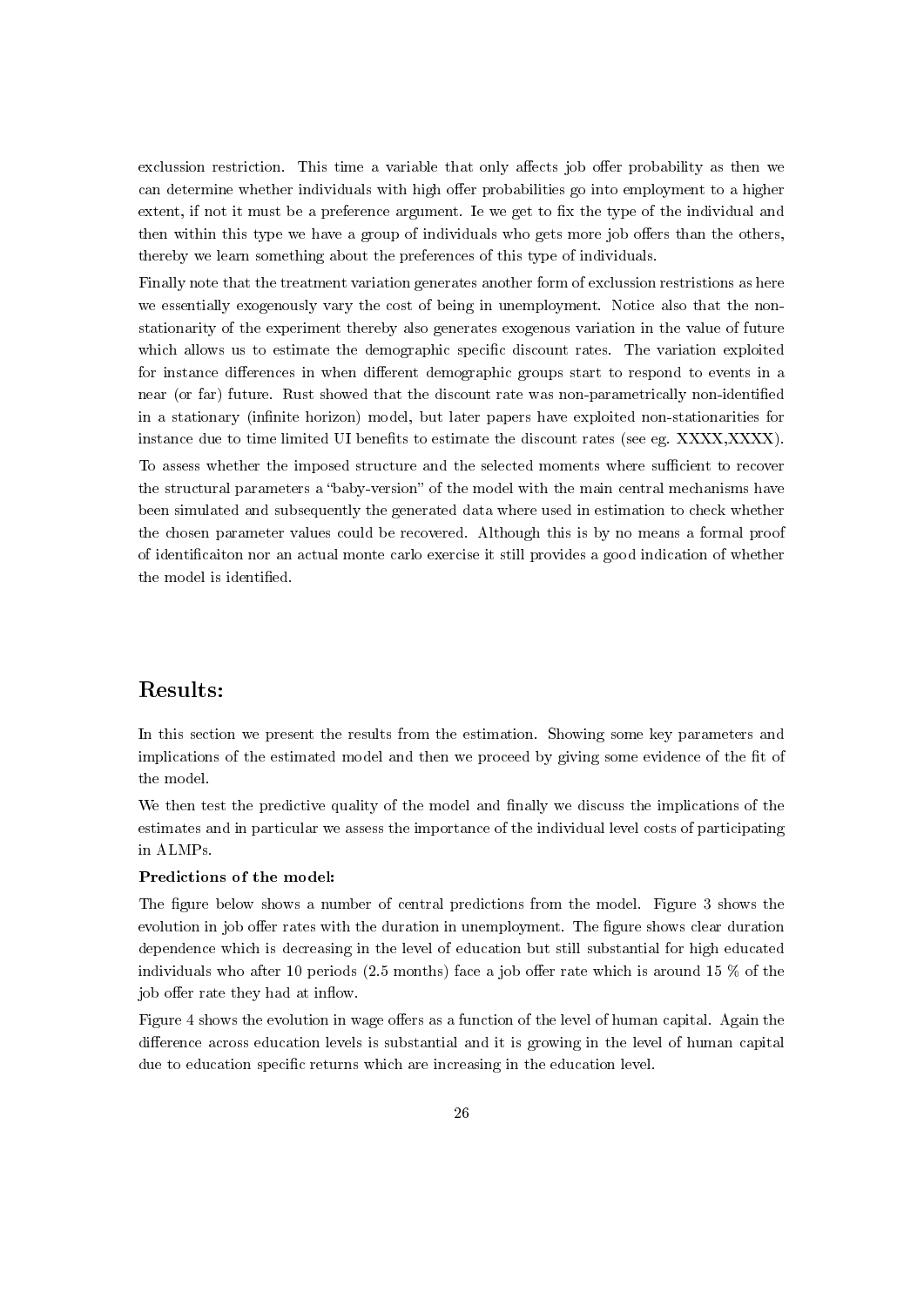



Figure 4: Wage offer function



# Fit of the model:

The figure below compares the model moments with the data for a number of moments.

Figure 5 shows that the model is able to generate both high initial outflow and subsequently decreasing inflow rates. Duration dependence is the main explanation for this decrease.

Figure 6 shows that the model is not able to match the distribution of accepted wages at the current stage for individuals with low education. For higher levels of education the fit looks more reasonable although there is still room for improvement.

# Implications of the fit:

Table 3 reports the estimates of  $\phi_{ap}, \phi_{mp}$ . These are the per period costs which the experiment has implies for individuals in the treatment group in the Table these are converted into hourly wages.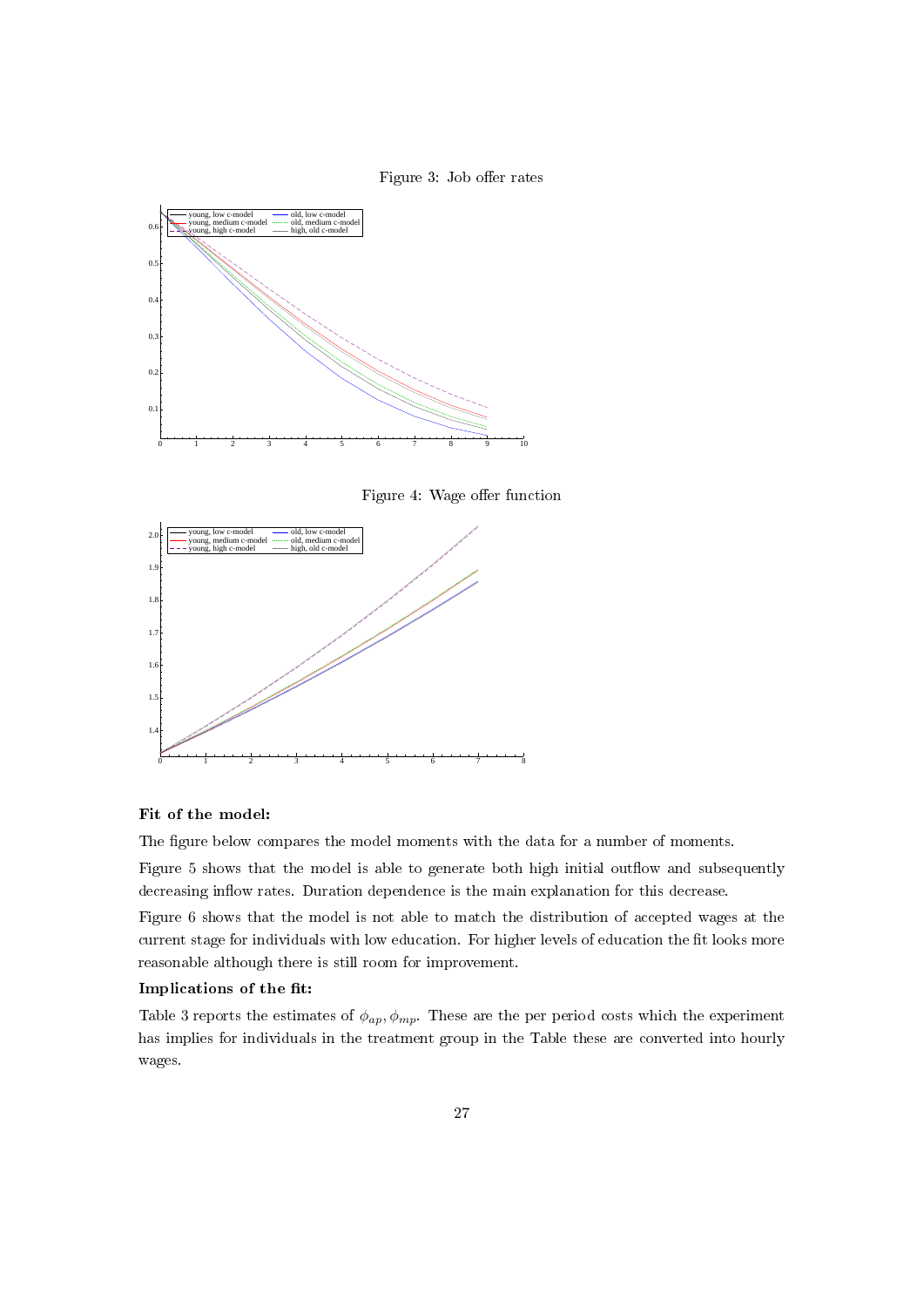



Figure 6: Accepted wages (data vs model)



The cost of partipating in activation is much higher that the corresponding one for meetings but when we take into account that meetings is a much shorter intervention the hourly non-market wage from participating is actually higher for meetings. Thus unemployed would prefer an hour in activation compared to an hour in meetings. Both costs are substantial.

| Estimates               |      | <i>in Euros</i> |         |         |         |         |                |
|-------------------------|------|-----------------|---------|---------|---------|---------|----------------|
| Group                   |      | Group 1         | Group 2 | Group 3 | Group 4 | Group 5 | Group $6 \mid$ |
| Two week wages          |      | 1200            | 1360    | 1480    | 1200    | 1360    | 1480           |
| Hourly wage $\phi_{mp}$ | 0.02 | 48              | 54.4    | 60      | 48      | 54.4    | 60             |
| Hourly wage $\phi_{ap}$ | 0.10 | 12              | 13.6    | 14.8    |         | 13.6    | 14.8           |

Table 3: Estimates of the cost of ALMP participation (hourly wage in ALMPs)

Finally we redo the CBA presented in Maibom, Rosholm & Svarer (2015) to take into account the value of lost nonmarket time which the intensified ALMP schedule implied. The calculations are reported in Table 4. We also adjust the value of increased production by subtracting the loss of leisure for individuals who obtain work. This way we bring the CBA closer towards actually reflecting the effects on welfare from the experiments. The table shows that the traditional cost benefit analysis substantially overestimates the value of social programmes by assuming that the value of lost leisure is 0. This is particularary true in cases where the programme requires some effort from the individual which he regards as unpleasant as in such cases the non-market wage can be substantially different from the wage in the market sector. In the case of meetings the gain of the programme falls by 40% and in the case of activation the gain dissapears.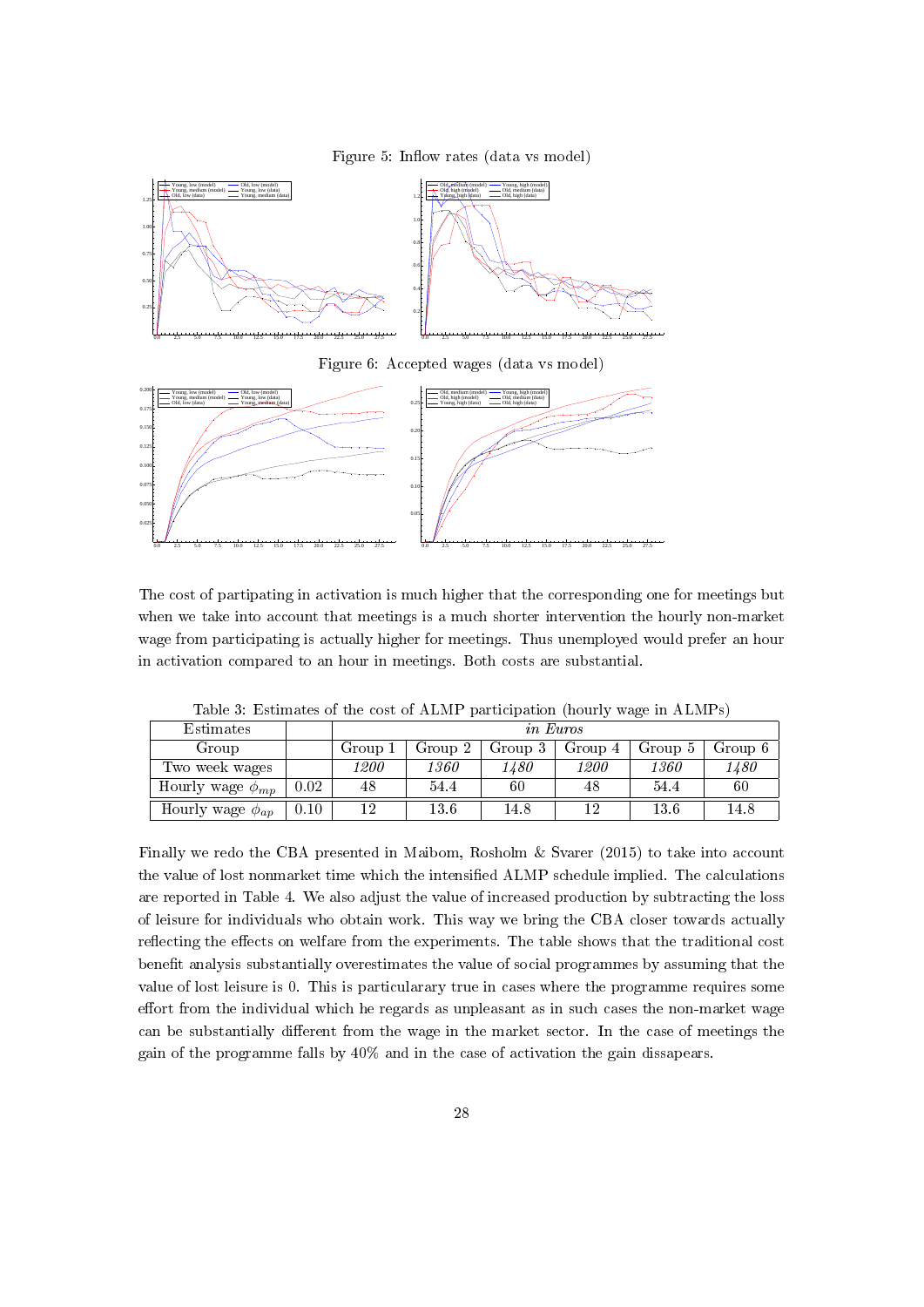|  |  |  | Table 4: Cost Benefit Analysis (meetings) |  |  |
|--|--|--|-------------------------------------------|--|--|
|--|--|--|-------------------------------------------|--|--|

| After 52 weeks (males, experiment B):                  | Costs            | Corrected MCPF |
|--------------------------------------------------------|------------------|----------------|
| <b>Individual Meetings</b>                             |                  |                |
| Saved income transfers                                 | 722              | 144            |
| Saved programme costs                                  | $-233$           | $-268$         |
| Saved total costs                                      |                  | $-124$         |
| Acc. gain in employment (weeks)                        |                  | 1.93           |
| Value of increased production                          |                  | 1405           |
| Net result of CBA (in $\mathbf{\mathbf{\mathbb{C}}}$ ) |                  | 1256           |
| Loss in individual non-market time                     |                  | $-207$         |
| Net result                                             |                  | 1074           |
| Loss in leisure from increased production              | $0.11*1480*1.93$ | $-314$         |
| New net result                                         |                  | 760            |

Table 5: Cost Benefit Analysis (meetings)

| After 52 weeks (males, experiment C):                  | Cost s           | Corrected MCPF |
|--------------------------------------------------------|------------------|----------------|
| Activation:                                            |                  |                |
| Saved income transfers                                 | 847              | 169            |
| Saved programme costs                                  | $-390$           | $-468$         |
| Saved total costs                                      |                  | $-299$         |
| Acc. gain in employment (weeks)                        |                  | 2.04           |
| Value of increased production                          |                  | 1489           |
| Net result of CBA (in $\mathbf{\mathbf{\mathbb{C}}}$ ) |                  | 1190           |
| Loss in individual non-market time                     |                  | -888           |
| Net result                                             |                  | 302            |
| Loss in leisure from increased production              | $0.11*1480*2.04$ | $-332$         |
| New net result                                         |                  | -30            |

# Conclusion:

In the literature focusing on Unemployment Insurance, Active Labour Programmes (ALMPs) such as meetings at the job centre or workfare (activation) programmes have been presented as a way to control the moral hazard which arise in a market with unemployment insurance. A key prerequiste for this to be the case is that programme participation induces some kind of cost on participants. The theoretical literature have focused on whether these programmes are indeed optimal since the existence of such costs makes participants in the programmes worse of. Whether this is optimal crucially depends on how unemployed value these programmes but since these programmes serve as conditionalities for the recipiency of UI the individual valuation is not directly observable.

In order to quantify this valuation this paper developed a dynamic model with discrete choices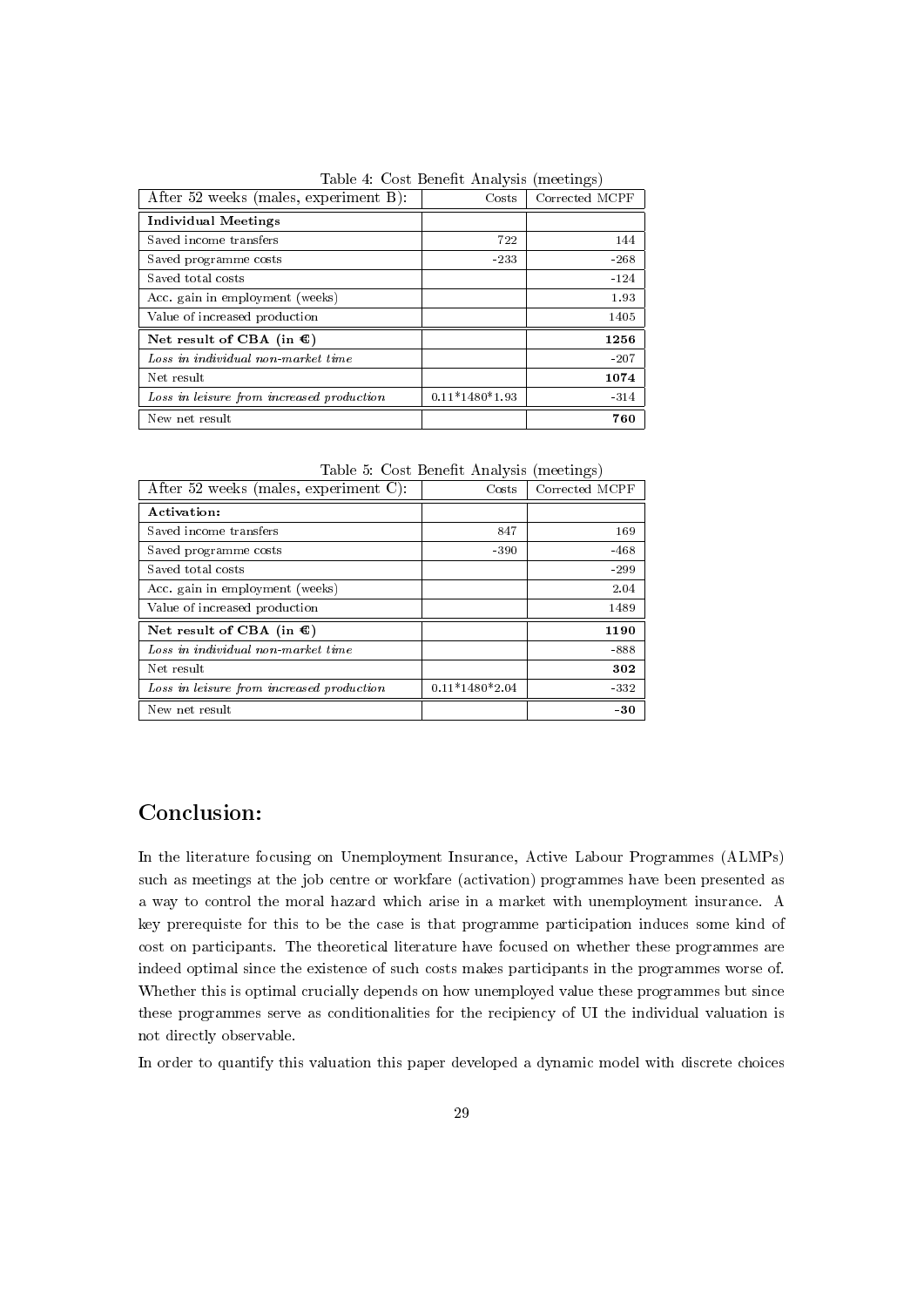capturing key behavioural channels which can be affected through interactions between unemployed and public authorities (the PES). The model was estimated using data from a Danish social experiment which provides exogenous variation in the intensity of interactions. This allowed us to estimate the individual level costs of these interactions, in particular the cost agents incur when they have to go into either activation or a meeting at the PES. These costs arise because the individual spend a part of their non-market time at the job centre where he has to exert effort and potentially do unpleasant work (and maybe even feel stigmatized).

The results suggest that traditional CBA calculations which do not take the individual loss of non-market time into account overstates the gain from having these programs. The individual level costs are substantial and are important to quantify to assess whether the current mix between ALMPs and UI is optimal.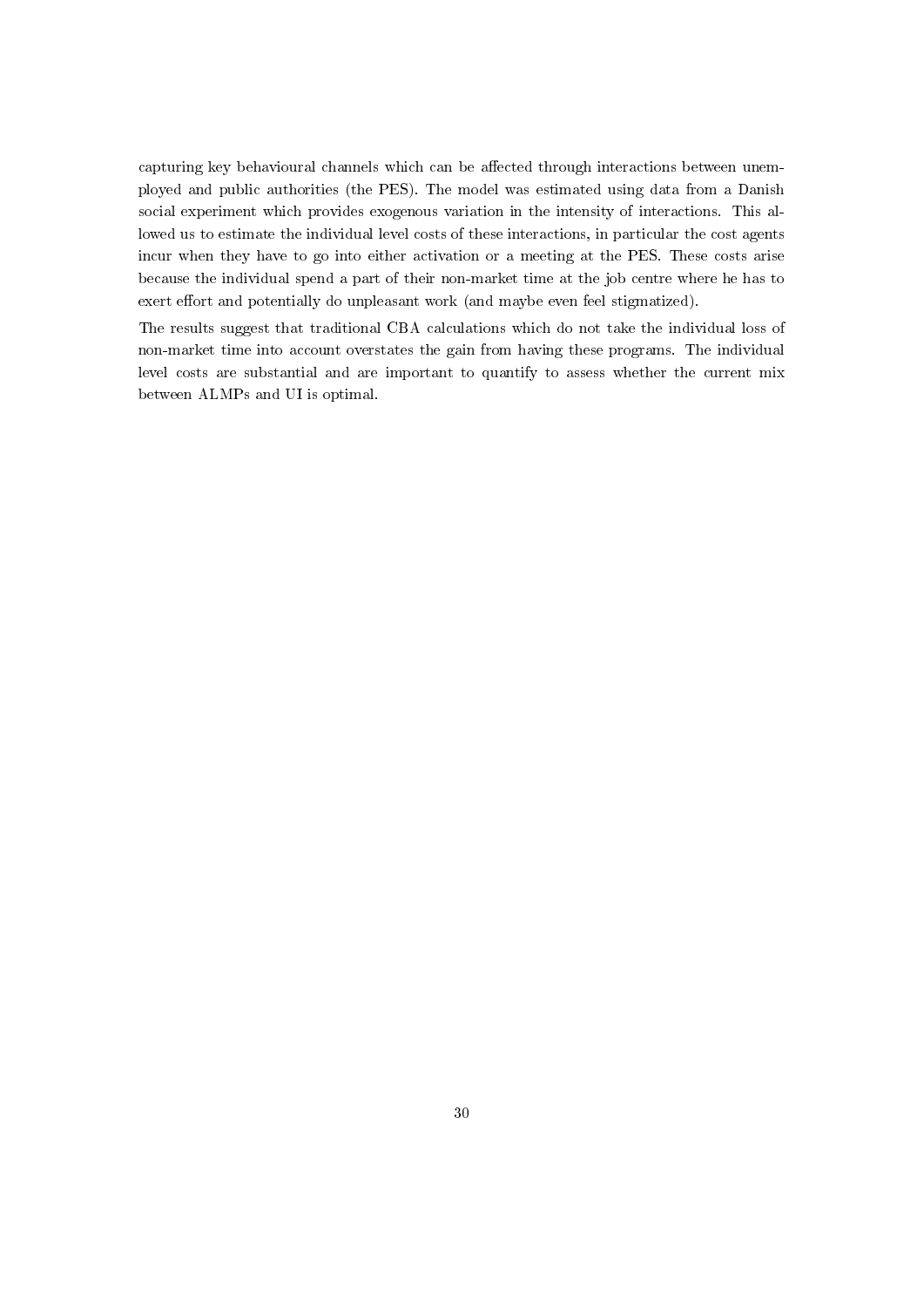# References:

Andersen, T. M. & Svarer, M. (2014): The Role of Workfare in Striking a Balance between Incentives and Insurance in the Labour Market, Economica, Vol. 81, No.  $321$ , pp.  $86-116$ 

Besley, T. & Coate, S. (1992): Workfare versus Welfare Incentive Arguments for Work Requirements in Poverty-Alleviation Programs, American Economic Review, Vol. 82, No. 1, pp. 249-261

Black, D. A., Smith, J. A., Berger, M. C. & Noel, B. J. (2003): Is the threat of reemployment services more effective than the services themselves? Evidence from random assignment in the UI system, American Economic Review, Vol. 93, No. 4, pp. 1313-1327

Ferrall, C. (2012): Explaining and Forecasting Results of the Self-Sufficiency Project, The Review of Economic Studies, Vol. 79, No. 4, pp. 1495-1526

Graversen, B. K. & Van Ours, J. (2008): How to Help Unemployed Find Jobs Quickly: Experimental Evidence from a Mandatory Activation Program, Journal of Public Economics, Volume 92, pp. 2020-2035.

Heckman, J. (2010): "Building Bridges between Structural and Program Evaluation Approaches to Evaluating Policy." Journal of Economic Literature, 48(2): 356-98.

Heckman, J. J., Lalonde, R. J. & Smith, J. A. (1999): The Economics and Econometrics of Active Labor Market Programs, Handbook of Labor Economics, Elsevier, edition 1, volume 3, number 3

Kreiner, C. & Tranæs, T. (2005): Optimal Unemployment Insurance with Voluntary and Involuntary Unemployment, The Scandinavian Journal of Economics, Vol. 107, No. 3, pp. 459–474

Maibom, J., M. Rosholm and M. Svarer (2015), "Experimental Evidence on the Effects of Early Metetings and Activation", Unpublished Manuscript (Revise-Resubmit Scandinavian Journal of Economics)

Rosholm, M. & Svarer, M. (2008), The Threat Effect of Active Labour Market Programmes, The Scandinavian Journal of Economics, Vol. 110, No. 2, pp. 385-401

Santiago, A., Attanasio, O. & Meghir, C. (2012): Education Choices in Mexico: Using a Structural Model and a Randomized Experiment to Evaluate Progresa, The Review of Economic Studies, Vol. 79, No 1, pp. 37-66.

Todd, P., Wolpin, K. (2006): Assessing the Impact of a School Subsidy Program in Mexico: Using a Social Experiment to Validate a Dynamic Behavioral Model of Child Schooling and Fertility, American Economic Review, Vol. 96, No. 5, pp. 1384-1417.

Wolpin, K. (2013): The Limits of Inference without Theory, MIT Press, From Tjalling C. Koopmans Memorial Lectures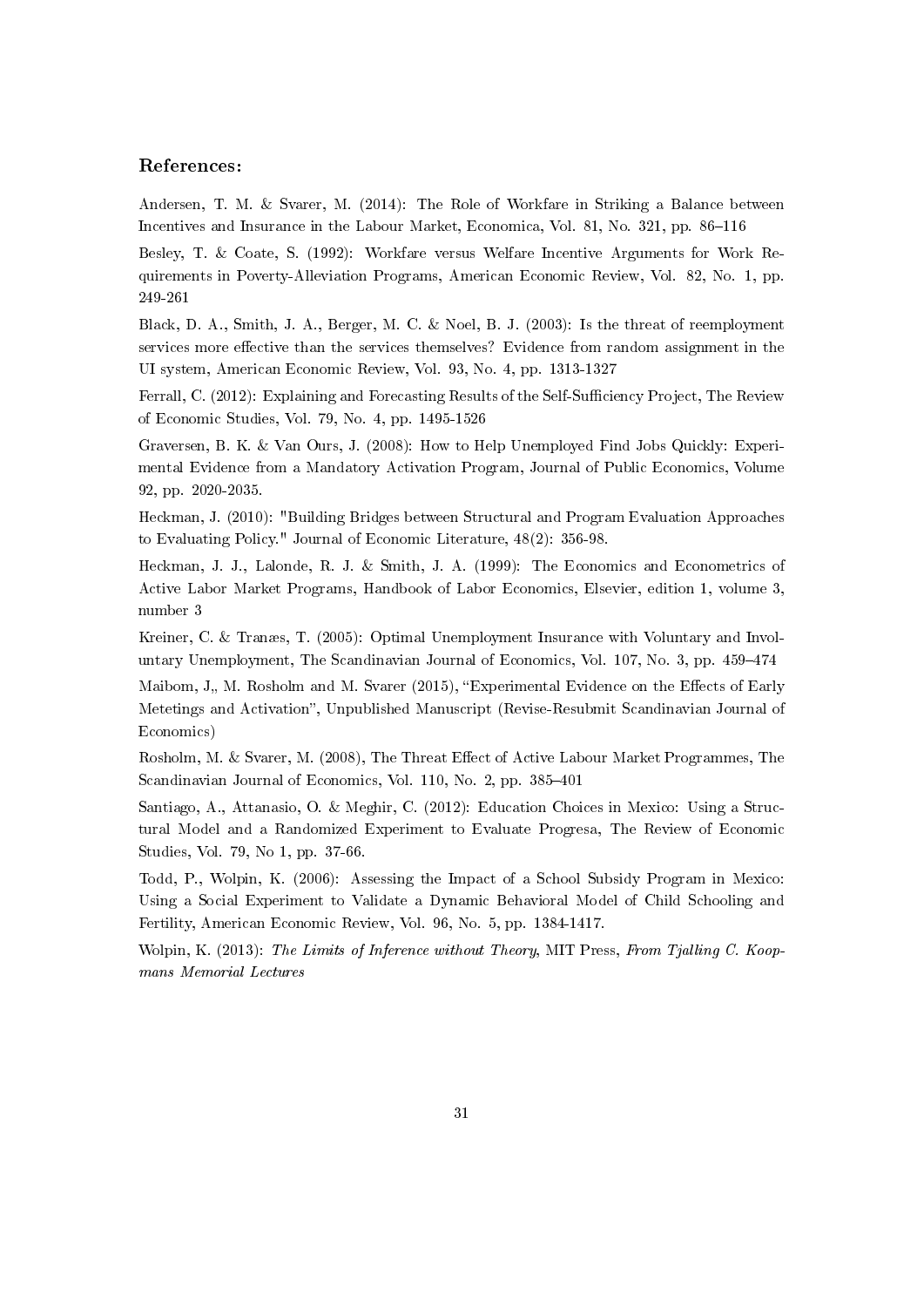# Appendix

# Statespace:

- notation: EX0 refers to name in statespace.ox (T1 is column 1 in Theta matrix)

- an argument for not making grids too high is the limited sample size!!! we will only have limited observations in certain states.... on the other hand the grid should be wide enough for the model to fit!

-

-

# Exogenous statevariables:

- ie does the transition depends on the point of the statespace you are currrently in?

# EX0 (T1):

**EX2** (T3): meeting status (mp),  $mp \in \{0, 1\}$ 

- at any point in while in unemployment you participate in a meeting with probability  $\pi_{mn}$ 

# Endogenous statevariables:

- here the transition depends on the current position in the statespace

**EX1** (T2): Lost job entering the period (l),  $l \in \{0, 1\}$ 

- includes endogenous and exogeneous job loss. Jobs end with probability  $\pi_l$ 

- data/ identifying moment: the outflow from employment, as all exits are exogenous job losses,

**TH0 (T4):** current earnings offer / search component (sc),  $o \in \{0, 1, ..., WR\}$ 

- represents the search-sensitive component of wages (allows else identical workers to be paid  $differently)$ .. through the wage function the offer maps into a wageoffer

- transition: a jump process where the probability of a jump  $(\pi_e)$  from current state depends on search effort...

 $\pi_e = \mathcal{B}(m = 0, e = 0) \cdot [\pi_{w1} + \pi_{w2} \mathcal{B} (a = 1)]$  $\Pr\left(e'|\alpha, \theta\right) = \pi_e \cdot \frac{\mathcal{B}\left(e' \in E_j\right)}{|E_j|} + \left(1 - \pi_e\right) \cdot \mathcal{B}\left(e' = e\right)$ 

- Data: only accepted wages are observed. Observed wages follows:  $Pr(observed wage)$  =  $Pr$  (acceptance|wageoffer)  $\cdot Pr$  (wageoffer|search status)  $\cdot Pr$  (search status), therefore clearly endogenous

Identifying moments: accepted wages in the data should tell us something about the wagestructure of the data, and through an exclussion restriction we learn aboth the offer equation

TH1 (T5): employment status (e),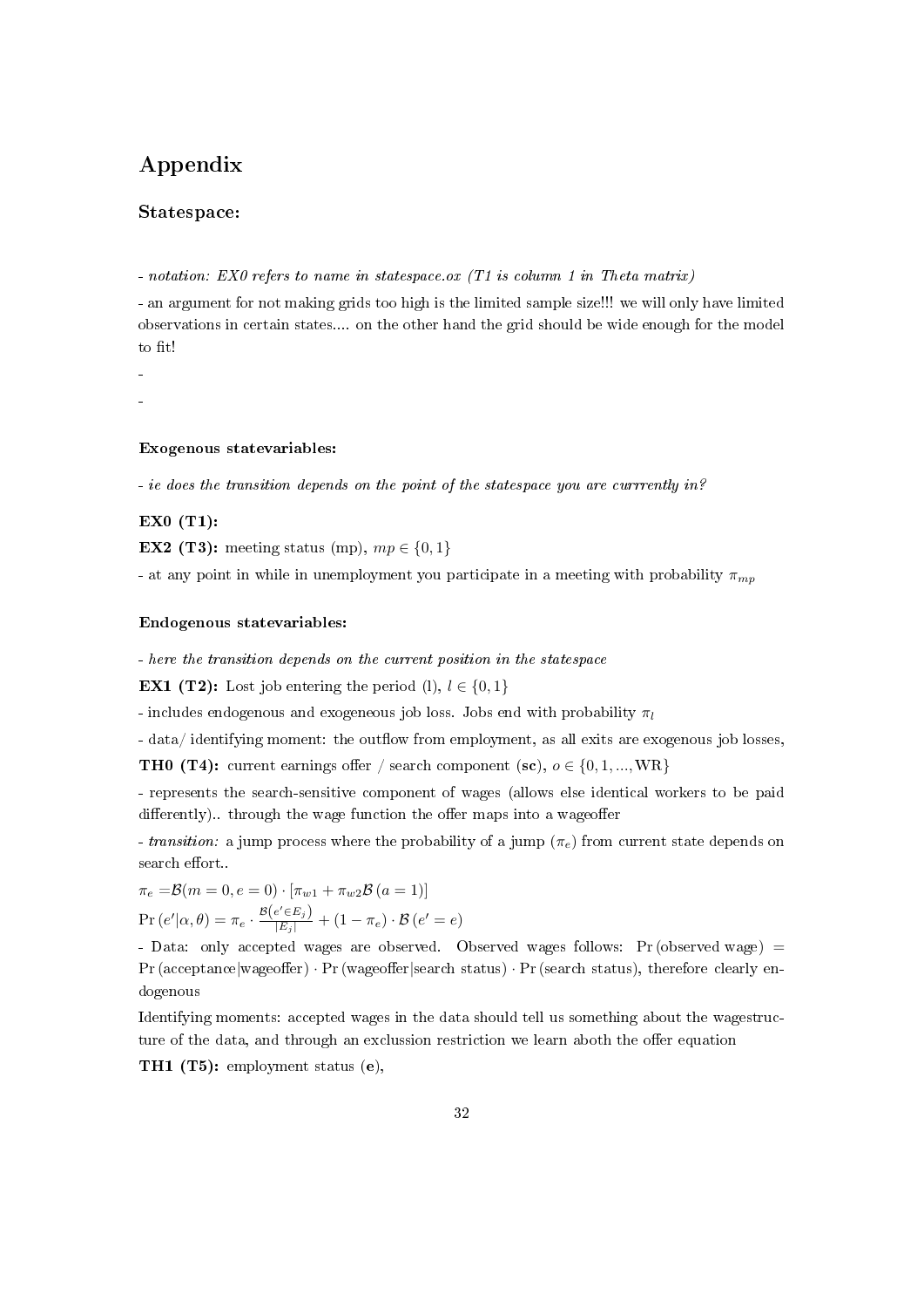- needed to track past choices (accepting employment or not is stochastic, so we need to save the decision to determine current position in statespace)

- transition: lagged choice variable (m)

**TH2 (T6):** accumulated unemployment  $(au = \{0, 1, \ldots, 5\})$ 

- to allow for the fact that the probability of activation is increasing in UE duration and later on duration dependence.

- Transition: if unemployed grows with 1, capped at 12;  $cu' = \mathcal{B}(p = 0) + cu$ 

- considerations: maybe less relevant in HIG2 context but can later on be used to measure effect of duration dependence on offer arrival rates, also should the number reset when finding employment or is it accumulated through all states? initially we reset the number

TH3 (T7): level of humancapital(ce)

-

TH4 (S8): Enrolled into Activation programme (ap)

*transition:* probability of activation  $(\pi_{ap})$  increases linearly in unemployment duration, you cannot participate in activation within the first month of unemployment

- transition: enrolement happens with prob  $\pi_{ap}$ , conditional on unemployment and  $cu > 2$ 

- considerations: not equally likely.. maybe allow for activation to affect experience (ie ce))

- Data: observed

 $\Rightarrow$  problem with transition function if we do not allow meetings and activation to happen at the same time... to do this we should specify a stateblock I guess!

# TH5 (S9): UI category (ui)

- needed to relate UI benefits to the level of wages that individual was paid before inflow into current unemployment spell

- I will never be able to separate HC component from search sensitive component in wages in the data; but policy makers do not do this either..

# Statevariables related to experimental groups

- statevariables which tracks the change in the enviroment faced by the treatment group when they are enrolled into the experiment which represents a finitely lived intervention in the otherwise stationary enviroment

RC (S10): clock for current phase (c)

- count the number of weeks spent in unemployment in the current phase

transition:

**PH (S11):** Treatment phases  $(f)$ ,  $f \in \{0, 1, 2\}$ 

 $- 0 =$  waiting phase in region 2 (treatment phase in region 4)

 $-1 =$  treatment phase 2 in region 2